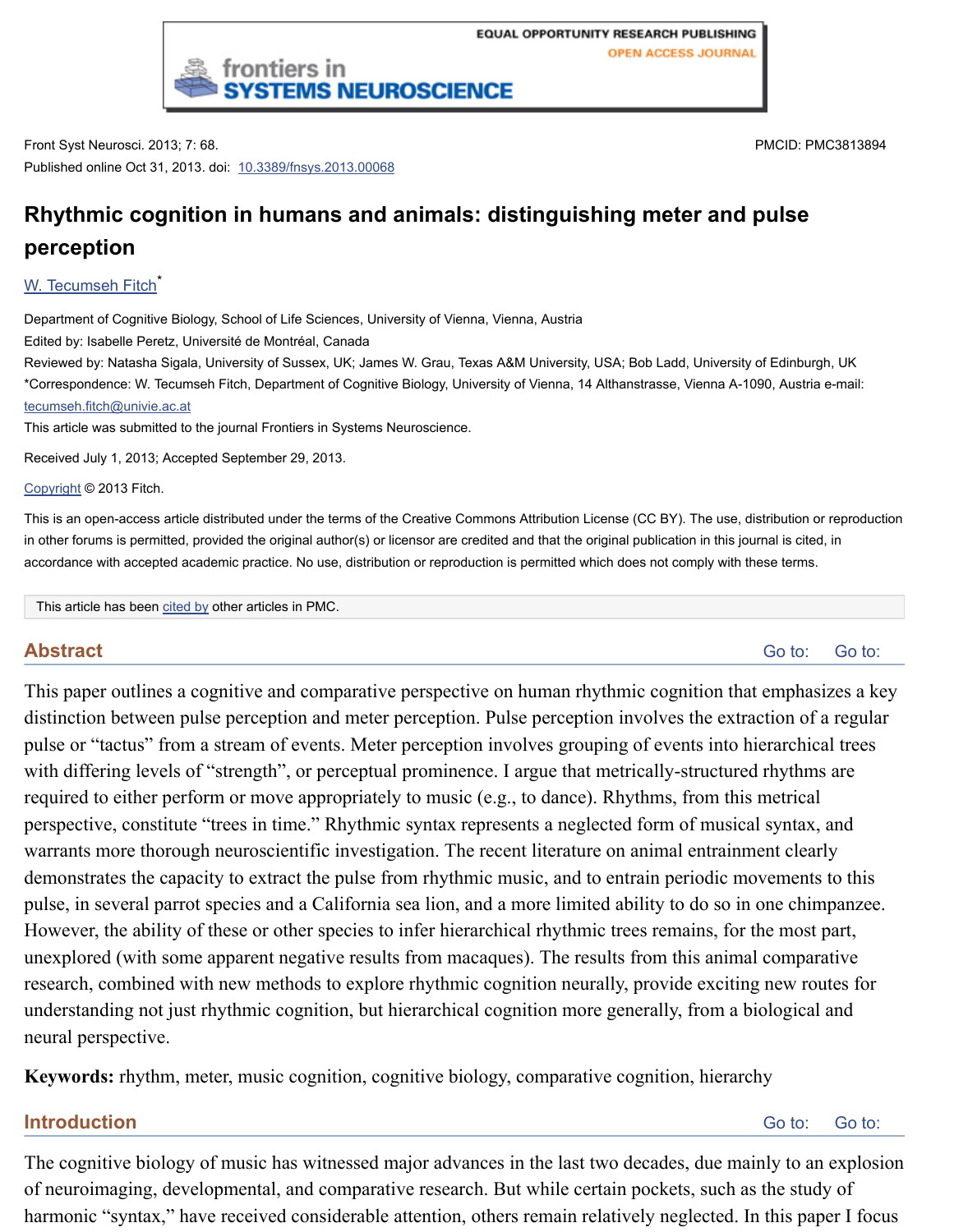the parallels between rhythmic and linguistic syntax as sub-types of hierarchical processing. In particular, structures in both domains are naturally represented as trees, in which every sub-tree has a "lead" node. The notion of headedness plays an important role in both language and music, but in rh trees heads are implemented in a particularly clear and simple fashion. Second, I concisely re growing literature on animal rhythmic capabilities, which suggests that important components rhythmic cognition (including beat-finding and synchronization) are shared with various nonend with some brief neuroanatomical observations, emphasizing differences between chimpa brains that may point toward the locus of hierarchical processing in the mammalian brain. I conclude that the that the that the that the mammalian brain. I tendency in much recent literature to equate "musical syntax" with harmony (e.g., Koelsch et al., 2000; Maess et al., 2000; Maess et al., 2000; Maess et al., 2000; Maess et al., 2000; Maess et al., 2000; Maess et al., 2000 al.,  $2001$ ; Patel,  $2003$ ,  $2008$ ) is overly narrow, and risks overlooking the rich and important r cognition plays in music, and should play in investigations of the neuroscience of music (cf. Patel, 2006; Honing, 2009).

There is an extensive empirical literature on various aspects of human rhythmic cognition, in perception and production, that I will not attempt to review here (Fraisse,  $1978$ ; Povel and E and Boltz, 1989; Desain and Windsor, 2000; Drake et al., 2000; Repp, 2005; McAuley et al.,  $2009$ ). I know of no comprehensive overview of this entire literature, but (Honing,  $2009$ ) provides and very accessible introduction to the viewpoint on rhythmic cognition adopted here. Repp  $(200)$  $2013$ ) thoroughly reviews the human tapping literature, and (Fraisse,  $1978$ ; Clarke,  $1999$ ) sur literature on rhythmic cognition.

# **Rhythmic processing: a form of hierarchical cognition**

"Rhyt[hm" a](http://www.ncbi.nlm.nih.gov/pmc/articles/PMC3813894/#B98)nd "mete[r" are](http://www.ncbi.nlm.nih.gov/pmc/articles/PMC3813894/#B58) dangerously polysemic terms (cf. Sachs, 1953), with interpretations very simple (e.g., "the rhythm of the seasons," which connotes nothing more than simple per complex (the notion of rhythm and meter employed in Western musical t[heory\)](http://www.ncbi.nlm.nih.gov/pmc/articles/PMC3813894/#B35). The term "ri (e.g., Buzs[aki, 2](http://www.ncbi.nlm.nih.gov/pmc/articles/PMC3813894/#B67)006) lies somewhere [betwee](http://www.ncbi.nlm.nih.gov/pmc/articles/PMC3813894/#B19)n, connoting [not ju](http://www.ncbi.nlm.nih.gov/pmc/articles/PMC3813894/#B23)st peri[odicity](http://www.ncbi.nlm.nih.gov/pmc/articles/PMC3813894/#B110) but also a capad [synch](http://www.ncbi.nlm.nih.gov/pmc/articles/PMC3813894/#B58)ronization. The ambiguity of this term leads to different researchers and diffe[rent d](http://www.ncbi.nlm.nih.gov/pmc/articles/PMC3813894/#B58)isciplines having quite a having quite and the set of the ambiguity of this term leads to different researchers and different discip different ideas about what it means to be "rhythmic" and thus, what, exactly, "rhythmic cogni

[Here](http://www.ncbi.nlm.nih.gov/pmc/articles/PMC3813894/#B111) I adopt the complex notion of rhythm used by many music theo[rists,](http://www.ncbi.nlm.nih.gov/pmc/articles/PMC3813894/#B35) which h[as two](http://www.ncbi.nlm.nih.gov/pmc/articles/PMC3813894/#B10) ma Figure 1). First, rhythmic cognition typically involves extracting a "**pulse**" or "tactus" at a particular rate (the ftermion rate (the ftermion rate (the ftermion rate ftermion rate (the ftermion rate of the ftermion rate tempo) that serves as a basis for organizing and structuring incoming sonic events. Whenever tap one's foot along with a piece of music at the appropriate tempo, one has found this pulse. apparently simple "pulse extraction" ability conceals considerable c[omple](http://www.ncbi.nlm.nih.gov/pmc/articles/PMC3813894/#B114)xity (cf. Povel, 1984; Merker et al.,  $2009$ ; Fitch,  $2012$ ), and was believed until recently to be uniquely human among mammals ( cf. Merker, 2000).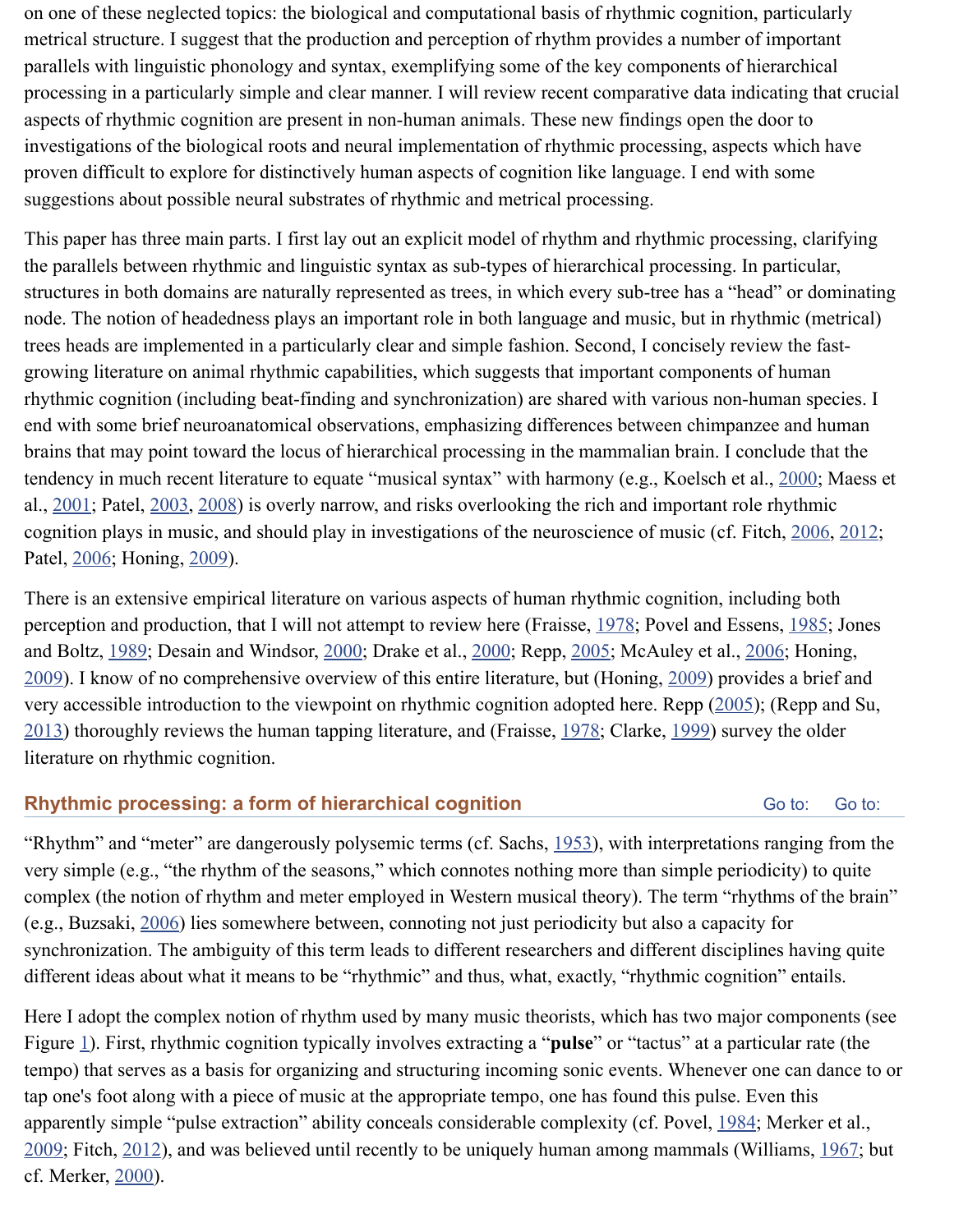**[metrical patter](http://www.ncbi.nlm.nih.gov/pmc/articles/PMC3813894/figure/F1/)ns**, of strongly or weakly accented events (Longuet-Higgins, 1979; Temperle  $2012$ ), with clear parallels in language ("metrical phonology," where the events are syllables domains such as vision (Jackendoff and Lerdahl, 2006). This overall notion is termed "meter indicated by the time signature in Western musical notation.

[Both pul](http://www.ncbi.nlm.nih.gov/pmc/articles/PMC3813894/figure/F1/)se and meter are *cognitive constructs*, inferred by a listener, and are not explicitly presented in the raw acoustic signal. Thus, rhythm, like pitch, is strictly speaking a mental construct which is related but not identical. to aspects of the signal (e.g., its frequency). In *finding the pulse* of an incoming series of eve infer a pulse frequency (which for complex rhythms is not the same as the frequency of note *Inferring the meter* entails choosing a particular location in the stream as the downbeat, which dominant or "head" node around which to build a hierarchical structure. Assigning a meter to entails inferring some recurring grouping structure that will be applied to inc[oming](http://www.ncbi.nlm.nih.gov/pmc/articles/PMC3813894/#B82) events. For [exam](http://www.ncbi.nlm.nih.gov/pmc/articles/PMC3813894/#B129)ple, waltz [time](http://www.ncbi.nlm.nih.gov/pmc/articles/PMC3813894/#B59)  $(3:4)$  involves grouping events into groups corresponding to three quarter notes (crotchets) quarter serves as the downbeat. To dance properl[y to th](http://www.ncbi.nlm.nih.gov/pmc/articles/PMC3813894/#B63)e waltz, listeners must feel this group the downbeat (at least implicitly). In contrast, most rock music uses 4:4 time, which involves quarter notes, and is danced accordingly. Although terms like "meter" and "time signature" are non-musicians, the underlying concepts are (at least implicitly) available to anyone who can in waltz, jitterbug, macarena, or gangnam styles.

I will now attempt to clarify these concepts more formally, emphasizing the relationship bety linguistic syntax (encompassing both phonology and phrasal syntax). These basic notions we laid out by Longuet-Higgins and colleagues in the 1970's (Longuet-Higgins, 1976, 1979; Ste also (Desain and Honing, 1999), but have unfortunately received less attention than they des although the model of metrical structure adopted here stems from theoretical and computational validity has also been validated empirically in what little experimental work has been done on metrical cognition. For example, Fitch and Rosenfeld found strong correlations between both frequency of "resetting" with syncopation indices of rhythms, calculated using Longuet-Higg theory-derived model (Fitch and Rosenfeld, 2007). While more empirical work is clearly need that the theoretical models are grounded in psychological and neural reality.

### **Pulse perception and metrical structure attribution: a key distinction**

I start by clearly distinguishing the processes of pulse finding and meter attri[bution](http://www.ncbi.nlm.nih.gov/pmc/articles/PMC3813894/#B81)[, sinc](http://www.ncbi.nlm.nih.gov/pmc/articles/PMC3813894/#B82)e it is either without doing the o[ther. H](http://www.ncbi.nlm.nih.gov/pmc/articles/PMC3813894/#B18)enceforth I will adopt the following bi-partite subdivision of (Figure  $1$ ):

Pulse-finding and entrainment An important characteristic of musical rhythm, not typically pr **isochronicity**: the presence of an even, periodic pulse. While this might be a simple, repeate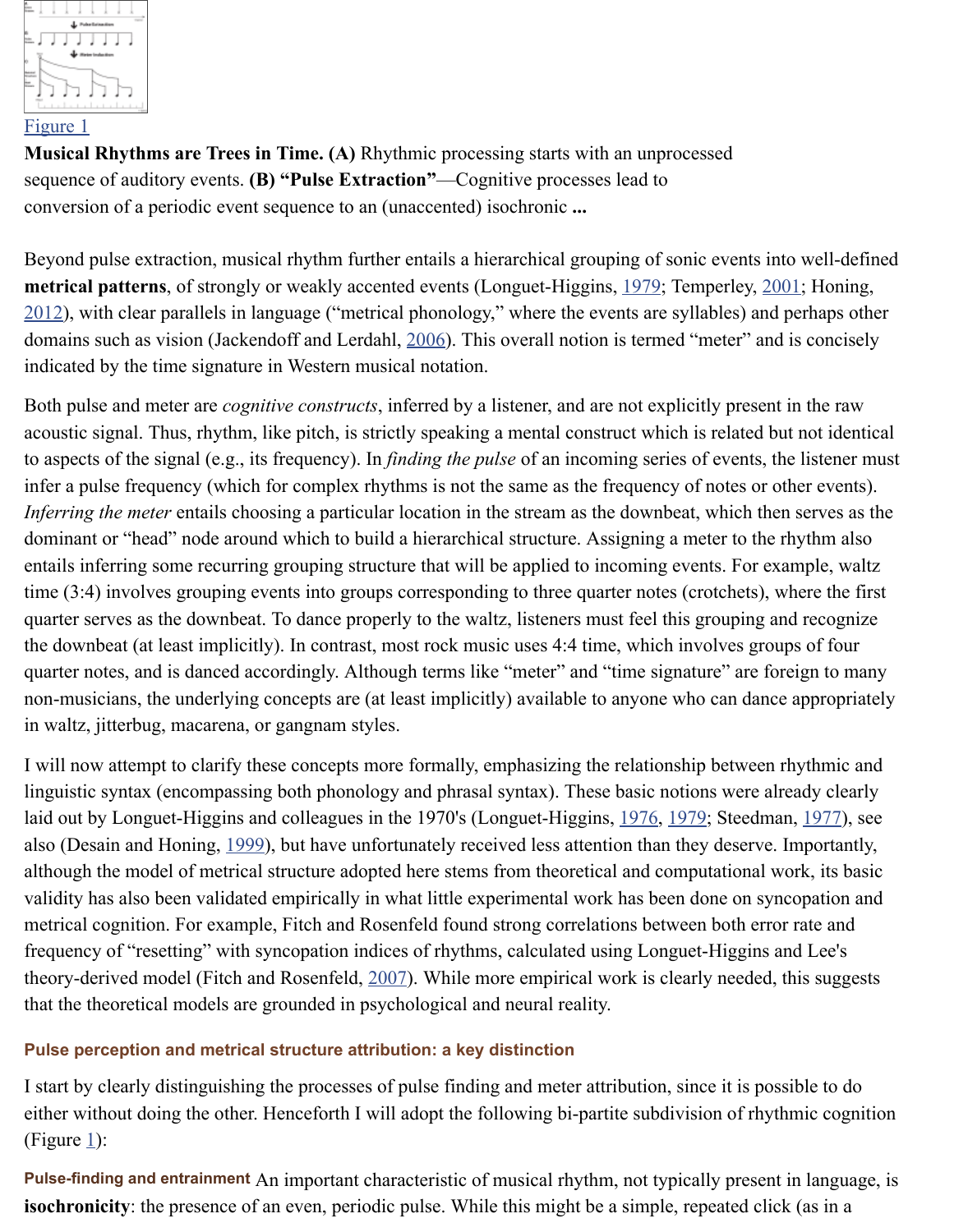to clap along with the beat (Arom,  $1991$ ): the "clapping test." If experienced performers proc inappropriate (e.g., for some forms of chant, or solo instrumental performanc[e\), the](http://www.ncbi.nlm.nih.gov/pmc/articles/PMC3813894/#B75) music pr isochronous pulse (sometimes termed "unmeasured"). Note also that in most forms of music **quasi-periodic**: it does not follow a perfectly regular time. In some styles the pulse can be sl up considerably for musical effect (e.g., *rubato* and *accelerando* in classical music).

Attribution of metrical structure Once a listener has "found" the pulse, musical rhythmic cogni involves a second crucial step: the assignment of a metrical structure to individual pulses, which involves systematic attribution, to each pulse, of a particular level of **perceptual prominence**. That is pulses as "more important" than others, *even if they are perceptually identical*. Thus, we can structure of {**strong**, weak, **strong**, weak  $\ldots$ } even to the series of identical clicks from a me it is often assumed in both music t[heory](http://www.ncbi.nlm.nih.gov/pmc/articles/PMC3813894/#B3) and linguistics (metrical phonology, see below) that structure is **hierarchical**: it is not simply a flat serial pattern, but involves the unconscious cr structure (Figure  $1C$ ). The basic notion of hierarchical metrical structure is shared by music and (Liberman and Prince,  $1977$ ; Fabb and Halle,  $2012$ ; Vaux and Myler,  $2012$ ) and their similar evident in poetry and song lyrics, which both occupy an intermediate ground between music language. Unlike pulse-finding, an ability clearly shared by some non-human animals (see be unclear whether non-human species assign hierarchical structure to a stream of pulses.

Why do many theorists argue that metrical structure is hierarchical? Because the prominence determined *not* by its serial location (e.g., by rules like "note number 4 in a measure is strong place in the overall hierarchy of that measure. Thus, a note at a particular branch location of prominence regardless of its serial numbering, and regardless of whether it is preceded by re a string of sixteenth notes. Furthermore, an event's prominence differs depending on the met listener (e.g.,  $3:4$  [vs.](http://www.ncbi.nlm.nih.gov/pmc/articles/PMC3813894/figure/F1/)  $4:4$  vs.  $6:8$ ). These central features of meter are natural consequences of rather than serial, inter[pretat](http://www.ncbi.nlm.nih.gov/pmc/articles/PMC3813894/#B80)ion of an incomi[ng stre](http://www.ncbi.nlm.nih.gov/pmc/articles/PMC3813894/#B27)am of events (tha[t is, no](http://www.ncbi.nlm.nih.gov/pmc/articles/PMC3813894/#B135)tes or rests in mu speech).

Although it is common to find the term "beat" used as equivalent to "pulse," and the term "ri simple pulse-extraction, I think this usage fails to clearly differentiate between the two comp above. It is indeed true that, for human listeners, these two processes are often tightly linked both pulse and beat attribution typically occur simultaneously. Nonetheless, in music one can uncertain about the meter, either in terms of grouping ("is this 3:4 or 4:4?") or about where the down ("where is the one?"). In speech, particularly in spoken poetry, meter often plays a central ro (and therefore, a regular pulse) is not typically present. Furthermore, from a computational p are two very different processes, one involving periodicity detection (e.g., using spectral dec tempo estimation) and the other involving hierarchical structure building (Longuet-Higgins,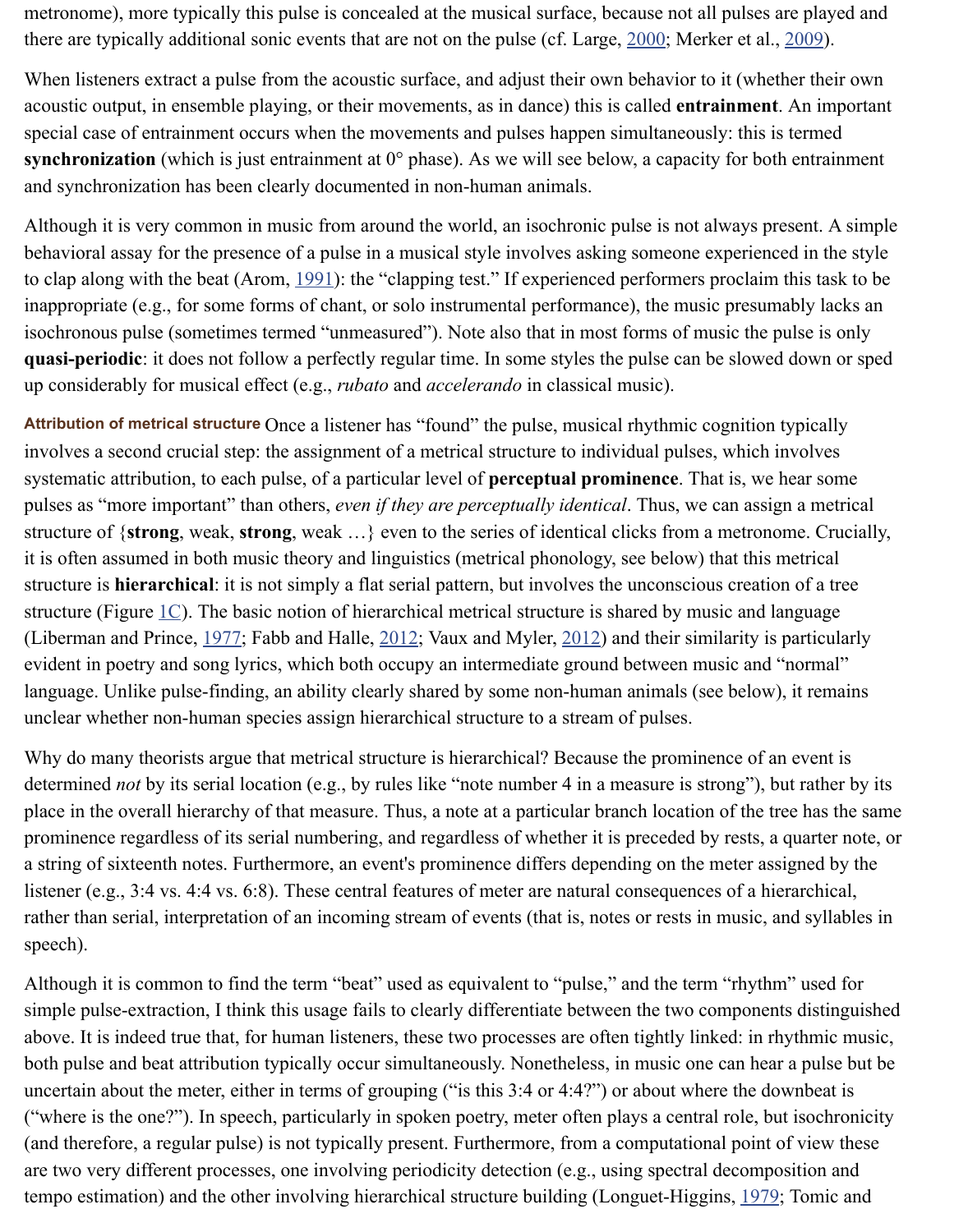to a ne[w, less](http://www.ncbi.nlm.nih.gov/pmc/articles/PMC3813894/#B132) syncopated metrical interpretation (Longuet-Higgins, 1979; Fitch and Rosenfe

Thus, neither isochrony nor metrical structure are rigid: both provide a *rhythmic context of examples*. be violated for musical effect. Interestingly these two aspects of rhythm seems to trade off w that highly-syncopated rhythmic styles (West-African, jazz or rock music) tend to have a ver tempo, while styles with a clear metrical structure often permit more extensive pulse variation (Temperley, 2004).

Unfortunately, researchers in rhythmic cognition often use the terms discussed above (rhythr syncopation) differently, often without definition, and terminology varies among different sc (Sachs,  $1953$ ). In recent empirical work discussing pulse-finding, for example, we see many referring to essentially the same thing. For example, what (Patel, 2[006\) ca](http://www.ncbi.nlm.nih.gov/pmc/articles/PMC3813894/#B82)lls "beat perception" others beat induction (Honing, 2012), clock induction (Povel and Essens, 1985), or pulse per al., 2009). "Meter" is also extremely polysemous and is sometimes used simply as a synonym Grahn,  $2012$ ), but I will employ the term in a more specific way than this. Given this danger rhythmic terminology, I define my terminology explicitly below. The goal is to answer "what listener (implicitly) extract from a rhythmic signal, in order to dance to it appropriately?," and "metrical str[ucture](http://www.ncbi.nlm.nih.gov/pmc/articles/PMC3813894/#B130)" and *not* simply "pulse."

#### **Musical rhythms are trees in time**

The ce[ntral c](http://www.ncbi.nlm.nih.gov/pmc/articles/PMC3813894/#B114)laim of this section is, following (Longuet-Higgins, 1979), that **rhythms are tr** concisely, that rhythms represent headed hierarchical groupings [of sequ](http://www.ncbi.nlm.nih.gov/pmc/articles/PMC3813894/#B98)ential events. My arg for cognitively appropriate mo[vemen](http://www.ncbi.nlm.nih.gov/pmc/articles/PMC3813894/#B59)t (e.g., dance) to occur to a rhythm, [a metr](http://www.ncbi.nlm.nih.gov/pmc/articles/PMC3813894/#B107)ical tree must list[ener. T](http://www.ncbi.nlm.nih.gov/pmc/articles/PMC3813894/#B93)hus, my goal here is to define a kind of "motor schema" that I propose must be inferwho is [able t](http://www.ncbi.nlm.nih.gov/pmc/articles/PMC3813894/#B44)o dance (or clap or tap their foot) to the rhythm.

To make this claim explicit, we must first define "trees" (the type of structure that defines higherarchical systems), and then show how rhythms are a sub-type of a particular type of tree structure.

(1) A *tree* is defined as an acyclic, connected graph.

By this definition, a tree is a type of graph (a mathematical structure composed of *nodes* and nodes). "Connected" indicates that all of the nodes are connected [into o](http://www.ncbi.nlm.nih.gov/pmc/articles/PMC3813894/#B82)ne structure (no "floating"), modes are connected into one structure (no "acyclic" means that there are no circles or loops in this structure. *Terminal nodes* are those no connected to only one other (they have "one end free").

(2) A *rooted tree* is a tree with a single designated *root node*.

The notion of a *root node* is also intuitive: there is some single node from which the entire re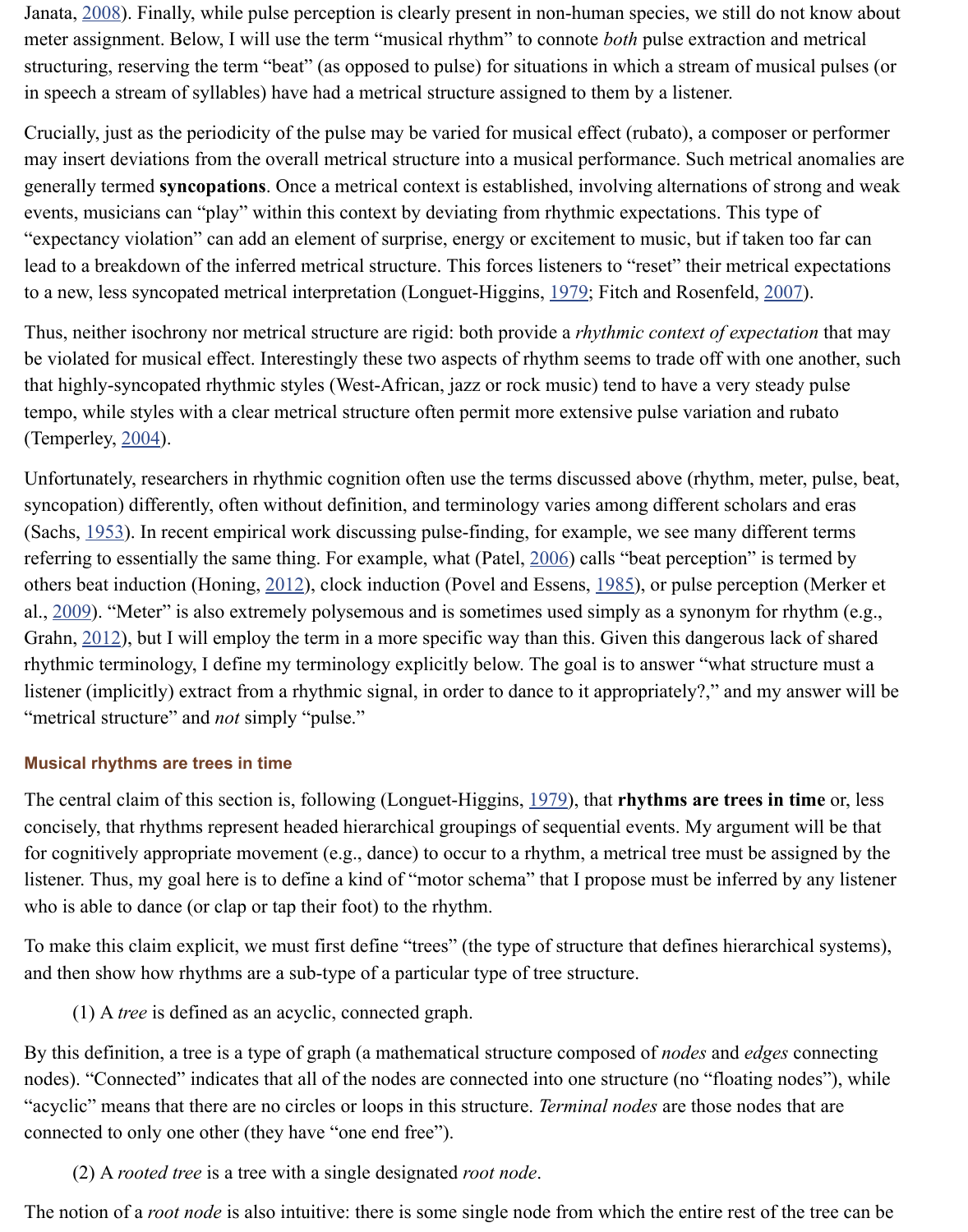(3) A *headed tree* is a rooted tree whose root is preferentially attached to a one specific the *head*, which plays a special, dominating role in the overall tree.

The notion of roots and sub-roots connects to a central aspect of rhythmic and linguistic tree of "heads" in a tree. The idea is that when several objects combine (be they syllables, notes, one of them is "singled out" to play a defining role for the larger group. Thus, a noun phrase rat" inherits its category from the head noun "rat". This large noun phrase can thus, play the sentence as the word "rat" alone, or the smaller phrase "big rat." Musical structures are also inherit their properties from particular components. For example in a chord, a single note is to the "root" of the chord. This head element provides the name to the chord and defines the rel notes (which influence, for example, whether the chord overall is major or minor, and thus, so cheerful or sombre).

(4) *Hierarchy*: When any of the above tree structures can be assigned to a graph, with coverage of both edges and nodes, we say that the graph is *hierarchically structured*.

Note that there is nothing in this definition demanding that a *single* tree form can be assigned ambiguity is quite common in both language and music, where multiple possible trees can be to the same data. In such cases the graph structure is ambiguous, and can receive multiple plate interpretations.

#### **Metrical trees are** *headed* **trees in time**

My core claim in this section is that **metrical trees are** *headed* hierarchies. In metrical trees of the head of a phrase is played by its main downbeat. This is the event on which, when counting out the meter, when  $\alpha$ the word "one" is spoken. This is considered to be a "strong" event, around which other rhyt subsidiary role, and it is where dancing would commence (or restart after pausing). The head phrase is not necessarily the first note in a piece of music: it is not uncommon to have pick-up notes in  $\alpha$ a phrase before the first downbeat is played (e.g., in Figure  $2C$  "This Land is Your Land," in and rhythmic root occurs on the word "your"). Nonetheless, once the music is in full swing, always the first beat of each measure, which leads to following very simple definition of the

| NO. IN SAL 100   |  | NAME OF GROOM | والاستحدار دوازوها                             | $-11.5$    | $\sim$ |
|------------------|--|---------------|------------------------------------------------|------------|--------|
| 21 now 21 now 24 |  | $5 + 12$      | -----                                          |            |        |
|                  |  |               | The hold is possed body. The hold is one final | line in in |        |
|                  |  |               | i nin Aintel A. II nin Aintel A                |            |        |
|                  |  |               |                                                |            |        |

### Figure 2

**Familiar Musical Examples of Meter with or without Anacrusis. (A)** March Time (4:4), no pickup: "Deck the Halls." **(B)** March Time (4:4) with one pickup note: "Oh Come Oh Come Emmanuel."**(C)** March Time (4:4), three pickup notes: **...**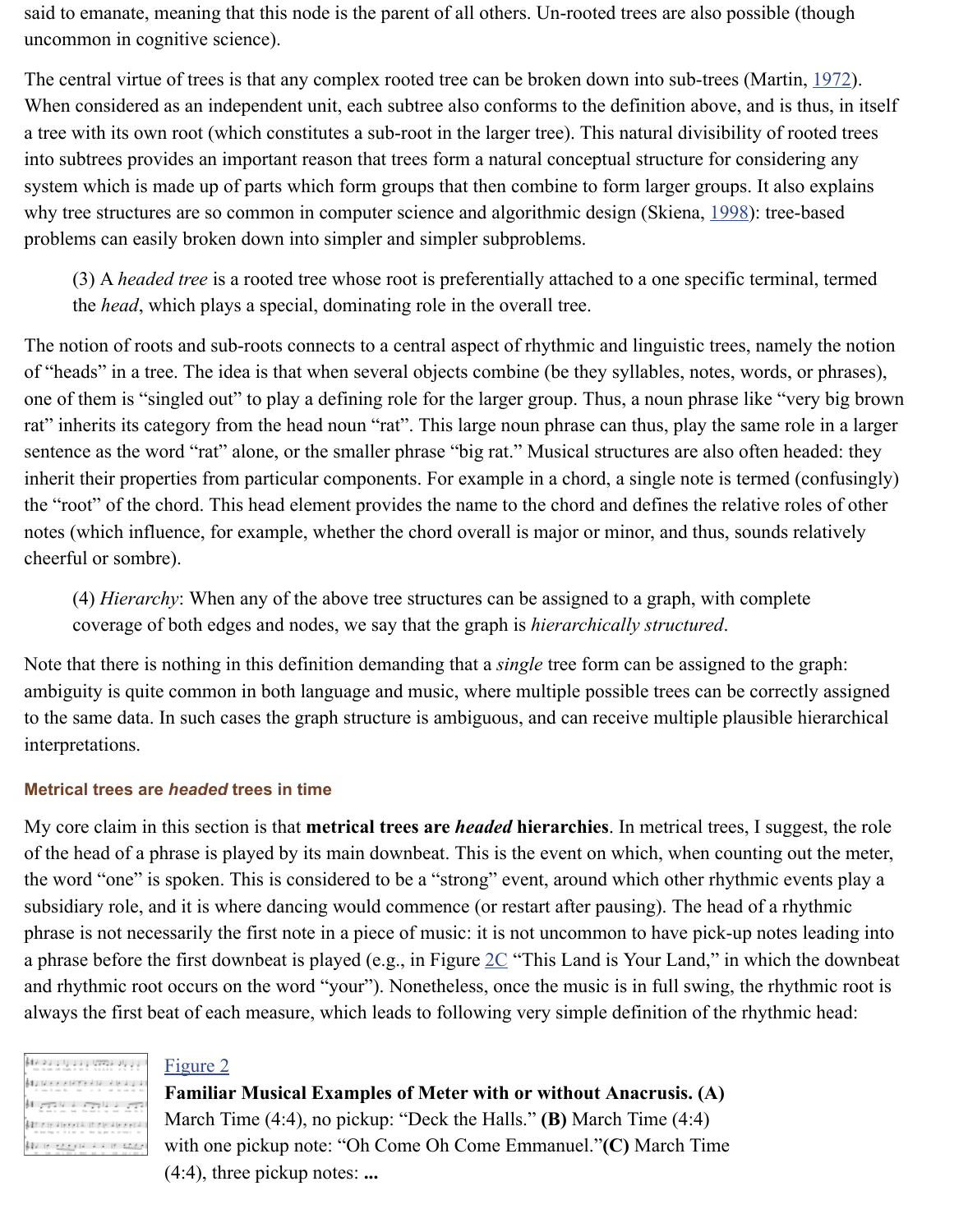leading up to this as an introductory preamble (termed anacrusis or "pickup notes"). If so, the true only by stipulation. However, I do not think this is the case, because even musically-unt no knowledge of notation will start dancing on the downbeat, and if they have a leading leg (right), the left or left or left or left or left or left or left or left or left or left or left or left or left or left or left and not the other will come to earth on this downbeat. Furthermore, musically untrained listeners can easily learn to count out a meter, and without specific training will put the "one" on this downbeat. Thus, headedness is a natural, pre-theoretic aspect of metrical structure, reflected in Western notation by-product of it.

If we accept for now the definition of rhythmic head given above, one of the prime virtues of differentiating it from most forms of linguistic hierarchy, is the utter simplicity of this definition. and meter are known, the head is *always* the first beat in a phrase (measure). In contrast, phrases in a phrases in language cannot all  $\alpha$ be head-initial, head-final, or head-medial, and a preference for these different forms varies from language, or even within languages (so English noun phrases tend to be head-final (as in "big verb phrases are head-initial ("**went** to the store yesterday")). Similarly, in musical harmony, lowest note in a chord, but is not always (e.g., in chord inversions). In contrast, rhythmic phr head-initial in Western music, many New World styles whose rhythms are derived from Afri calypso, reggae, salsa…), and at least some West African music (Temperley, 2000, 2001), but Possible exceptions to this rule include gamelan and Balkan irregular rhythms. This "head in is an important way in which rhythmic hierarchy follows rules that are simpler and more constant than in many  $\alpha$ other types of human hierarchical cognition, including phonology or musical harmony.

Importantly, the terminology introduced above does *not* reflect a consensus among rhythm conservation Often, the terms "pulse" and "beat," or "rhythm" and "meter," are treated as synonyms. While emphasize that metrical structure involves trees (Longuet-Higgins, 1979; Honing, 2012), oth the notion that metrical cognition involves *headed* hierarchical trees (e.g., Lerdahl and Jackendoff, 1983; 1983; 1983; 1983; 1983; 1983; 1983; 1983; 1983; 1983; 1983; 1983; 1983; 1983; 1983; 1983; 1983; 1983; 1983; 1983; Lerdahl,  $2013$ ). The latter argue that metrical streams, while possessing an alternating strong grouped but *not* arranged into headed hierarchical trees. One reason for this assertion is that imposed on a melody ("grouping structure") is often not aligned with the me[trical](http://www.ncbi.nlm.nih.gov/pmc/articles/PMC3813894/#B128) [grid \(a](http://www.ncbi.nlm.nih.gov/pmc/articles/PMC3813894/#B129)nac 2B,C,E).

However, there is no fundamental contradiction in these two approaches (see Figure  $\frac{3}{2}$ ). Anam the current framework by positing two different trees, melodic and metrical, which are out of another, somewhat akin to syncopation. The pickup notes can play a useful role for dancers (particularly in the partner dancing where two people must be tightly synchronized), by providing a non-danced clearly indicate when the initial movements should begin. But if a [dancer](http://www.ncbi.nlm.nih.gov/pmc/articles/PMC3813894/#B82)'s move[ments s](http://www.ncbi.nlm.nih.gov/pmc/articles/PMC3813894/#B59)tarted with the first note of the anacrusis, aligning with the MELODIC grouping rather than with the metrical head (d would b[e mak](http://www.ncbi.nlm.nih.gov/pmc/articles/PMC3813894/#B76)ing a serious error (and would probably step on their partner's toes).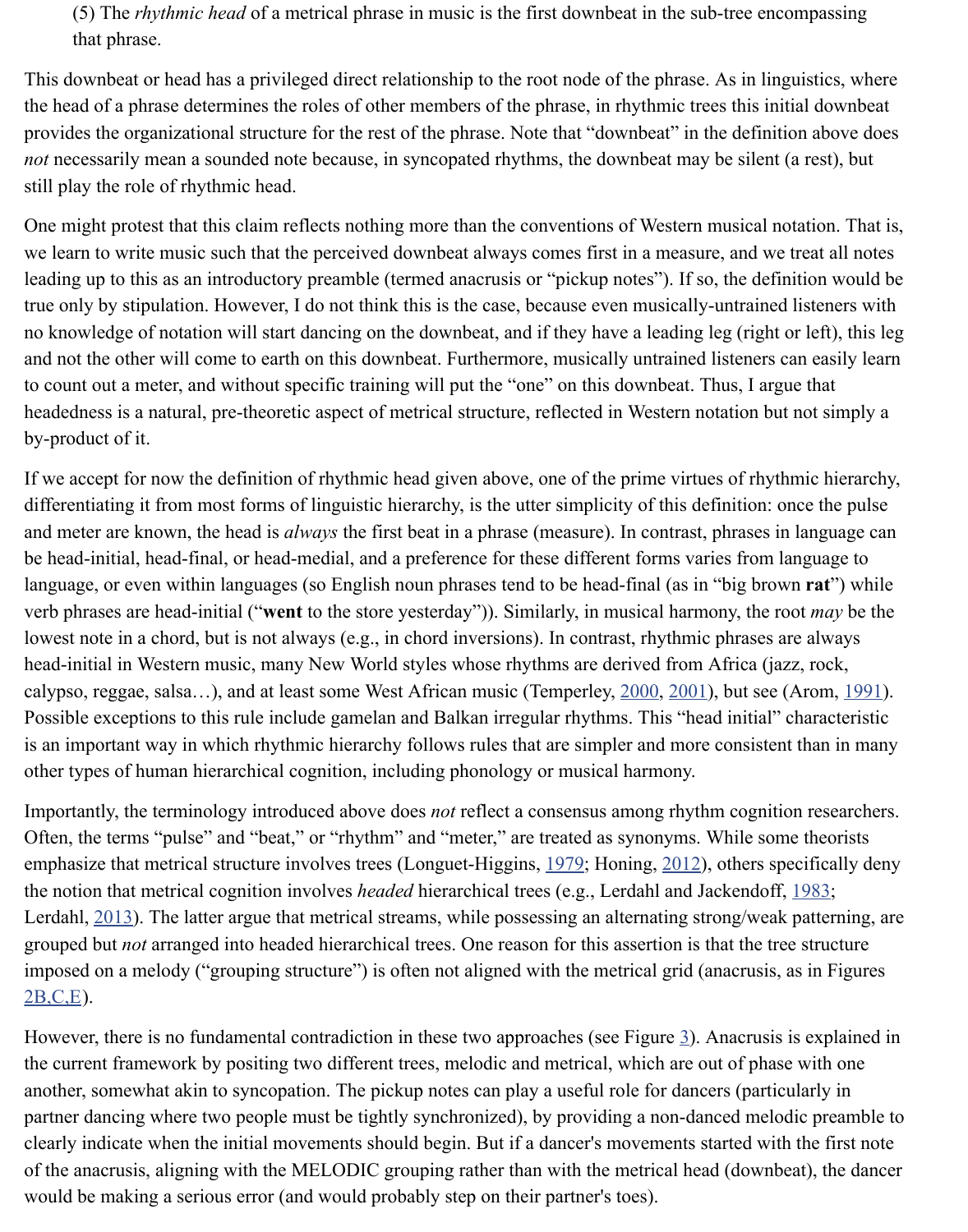that those in the s[econd or](http://www.ncbi.nlm.nih.gov/pmc/articles/PMC3813894/figure/F3/) third bars (Temperley,  $2004$ ), I treat these as an aspect of harmon [than of metrical](http://www.ncbi.nlm.nih.gov/pmc/articles/PMC3813894/figure/F3/) structure *per se*, and do not believe that hypermetrical structure is comparab accentual pattern. Metrical structures as conceived here are local, purely rhythmic, and confi

To recap, I have three reasons for emphasizing the distinction between pulse and meter. The occur independently (e.g., in speech vs. music), and the [secon](http://www.ncbi.nlm.nih.gov/pmc/articles/PMC3813894/#B77)d is that the computational prothem appear to be quite different. The third and most relevant biologically is that, while we k animals are capable of pulse extraction and entrainment (including relatively u[nsophi](http://www.ncbi.nlm.nih.gov/pmc/articles/PMC3813894/#B13)sticated and frogs), we remain in the dark about animal meter perception (see below).

#### **Levels of rhythmic interpretation: hierarchy vs. recursion**

Given these definitions, we can now explore the [nature](http://www.ncbi.nlm.nih.gov/pmc/articles/PMC3813894/#B130) of rhythmic trees in more detail. The that the pulse (tactus) defines an intermediate level of structure, in that pulses can be both combined into larger into larger into larger into larger into larger into larger into larger into larger into larger into large units (measures, phrases, and above) and subdivided into smaller units [into eighths (quavers (semiquavers), and below]. Thus, the pulse occupies a moderate frequency, on the order of o pulses/second, at which listeners can easily dance or tap their feet: this is termed the **tempo** of stream, and hierarchical structure exists both above and below this reference.

The definitions of trees above are very general, and make no assumptions about symmetry or However, two types of regularity are very common, and important, in rhythmic tree structure. regularity is repetitive structure *across* time: that a particular form of grouping repeats itself a stream of events (e.g., into recurring groups of three in waltz time, or groups of four in 4:4 Often, an entire piece of music may have the same cross-temporal structure throughout (e.g., dance music), though it is not uncommon in Western art music to change meter during a piece. thus, closely connected to the many different accentual syllabic systems used in poetry (Holl iambic pentameter (meaning "five groups of syllable-pairs with accents on the second syllab tetrameter (four groups of syllable-triads, with accents on the first syllable). However, import structure in speech including poetry does *not* typically have the isochrony typical of music: despite the spite early intuitions (Pike, 1945), stressed syllables do not actually occur isochronously in speech (Ran

The second type of hierarchical regularity concerns branching *down* the tree, from root to term definition of trees imposes no restrictions on this, but a particularly simple form of branching **recursive structure**, where the same branching pattern continues indefinitely as the tree divides into subtrees. Thus, a binary tree is recursive, because every node that branches at all has precisely two daughter  $\alpha$ to a highly symmetrical tree form. Recursion is appealing, and powerful, in that the same sin to generate trees of unbounded complexity. For example, Western musical notation is based binary branching pattern (whole notes  $\rightarrow$  half notes  $\rightarrow$  quarter notes  $\rightarrow$  etc ... or in Britain s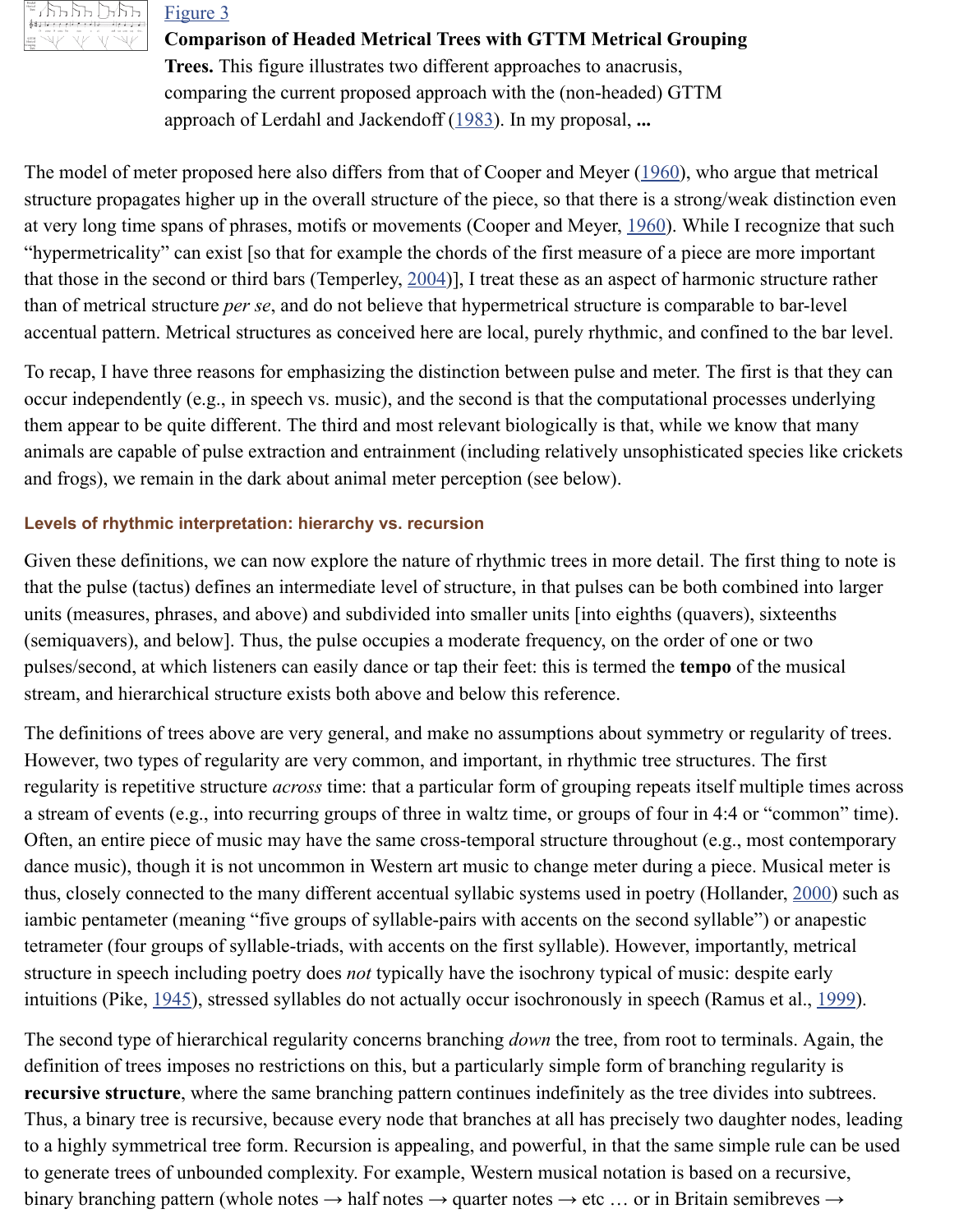examples, in Figure 2. For instance, i[n t](http://www.ncbi.nlm.nih.gov/pmc/articles/PMC3813894/figure/F4/)he waltz time "We Wish You a Merry Christmas," m of three beats, but these beats would themselves be divided into multiples of two [eighth (qu (semiquaver) note[s\]. Simil](http://www.ncbi.nlm.nih.gov/pmc/articles/PMC3813894/figure/F4/)arly in 6:8 time, an initial binary branch bears three subsidiary bra [these are divided](http://www.ncbi.nlm.nih.gov/pmc/articles/PMC3813894/figure/F4/) into multiples of two. More unusual, but still attested, are time signatures s (Brubeck's, 1959 "Take Five"), in which each measure contains first a group of three, and then Even in common time 4:4 music, "triplets" are common, which divide each beat into three subrecursion is not a defining feature of rhythmic trees, despite the fact that a considerable prop music is essentially recursive (with pervasive binary branching).

## **Sub- and supra-beat interpretation and linguistic stress patterns**

Metrical structure p[ro](http://www.ncbi.nlm.nih.gov/pmc/articles/PMC3813894/figure/F2/)vides an interesting parallel between rhythmic and linguistic trees at the super supra-syllabic) level. As noted, a single pulse can be subdivided into an arbitrary number of we might call this sub-pulse structure. These can be so rapid as to not even be interpreted as ornaments such as trills, vibrato, or slides), or they can be slow enough as to constitute clearly substructur[e \[the](http://www.ncbi.nlm.nih.gov/pmc/articles/PMC3813894/#B5a) smallest temporal atom is sometimes termed the "tatum" to distinguish it from  $\mathbf{B}$ 1993; Klapuri et al., 2006)].

In music with English lyrics, downbeats (accented pulses) roughly correspond to the rate at which the stressed syllables of the lyric occur, creating a parallel between word-level phonology and beat-level Small integer numbers of beats are also combined into larger units called measures or bars, when combined into arbitrarily large units making up phrases, parts (e.g., verse and chorus), move level" structure has properties more reminiscent of phrasal phonology and syntax: where per groups are combined into larger and larger groupings.

Bar level structure in rhythm provides one of the most striking correspondences between mu language: the existence of **metrical accent structure** in both domains. As has often been no [and m](http://www.ncbi.nlm.nih.gov/pmc/articles/PMC3813894/#B4)usic are very s[imilar](http://www.ncbi.nlm.nih.gov/pmc/articles/PMC3813894/#B70), if not identical, in this respect (Liberman, 1975; Idsardi, 1992; H Jackendoff and Lerdahl, 2006; Fabb and Halle, 2012). In both cases, there is an alternation of "weak" beats over syllables or notes that follows a particular pattern, and these patterns are b over many of the world's languages. Stress is an important component of speech prosody, is highly productive production. phonologically, and appears to play an important role in both speech perception and word learning (Cut) Norris,  $1988$ ; Cutler,  $2012$ ). Although the role of stress varies from language to language, it ways that lead to well-defined formal universals of stress patterns and stress perception (Hay 2012).

The overall notion of stress is intuitive to speakers of languages where stress plays a salient in German or Dutch) but less obvious for those whose mother tongues place little emphasis on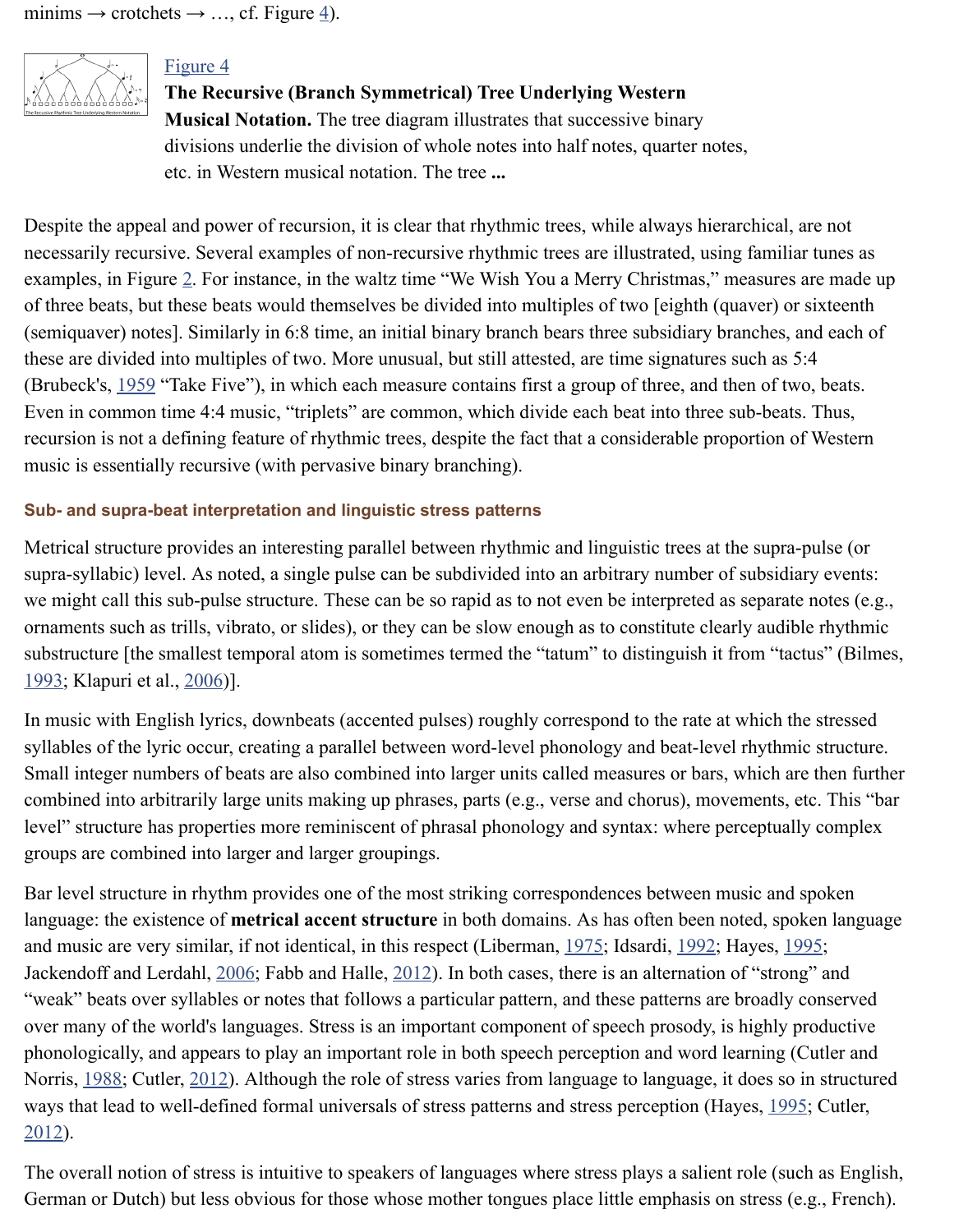and Myler, 2012)—a question that must ultimately be decided empirically. But these parallels show that there are deep similarities in the way musical and speech stimuli are arranged, suggesting that rhythm and language are not simply abstractions imposed by theorists, but play important cognitive and perception in both domains.

The crucial difference in musical and linguistic meter is that the pattern of stresses perceived regularly on to the rhythmic tree. Dominating nodes by default receive stronger stress than the and, as already noted, dominating nodes (heads of subtrees) always come first. This implies pattern emanating from the bar-level head (the "one" of a measure) right down to the smallest beat: the alternation of strong-weak events propagates all the way down the tree. This clear regularity is the unit of the way down the tree. refreshingly sim[ple com](http://www.ncbi.nlm.nih.gov/pmc/articles/PMC3813894/#B27)pared to the complexity of language: even in metrical poetry there is initial tend[ency,](http://www.ncbi.nlm.nih.gov/pmc/articles/PMC3813894/#B135) and iambic meter (stress-second) is as likely as trochaic (stress-first). Thus, meter has a simpler and more formulaic structure than speech meter (although syncopation p defying or playing with this underlying metrical simplicity).

### **Summary: rhythmic syntax**

Adopting these simple and intuitive notion of hierarchy and tree structure, rhythms constitute like linguistic trees, or other type of musical hierarchy (in the tonal/harmonic domain), rhyth head (the downbeat). This head has a privileged projection to the root of the rhythmic tree. As central role in interpretation of a rhythm: only given the context of the downbeat can the rest properly interpreted. Downbeat assignment allows the overall rhythmic tree to be inferred, d accent structure of all the remaining events (whether notes or rests) that make up the rhythm. rules for allocating such stress patterns follow very similar, or identical, rules in rhythm and

These considerations lead to three main conclusions. First, because rhythms are trees in time undeniable isomorphisms between rhythmic structures and the phonological/syntactic structures of language. These similarities may result from more general and abstract principles of hierarchical temporal contains that apply across domains. Second, I suggest that rhythmic structures reduce the complexity of higherarchical structures reduce the complexity of higheral structures reduce the complexity of higheral structures reduce the compl down to a surprisingly simple and dependable type of hierarchy (e.g., relative to those that complement of Third, this supports the contention that, when discussing "musical syntax," we should not think harmonic syntax, but should incorporate rhythmic syntax as another important form. Indeed, simplicity, rhythmic syntax may provide an excellent domain for both neuroscientific and comparative investigations of hierarchically-organized cognition.

# **What components of rhythmic cognition are shared with other animals?**

It has long been clear that rhythm, and rhythmic synchronization of human pairs or groups, can role in human society and social bonding (McNeill, 1995; Haidt et al., 2008). Recently, a number of studies have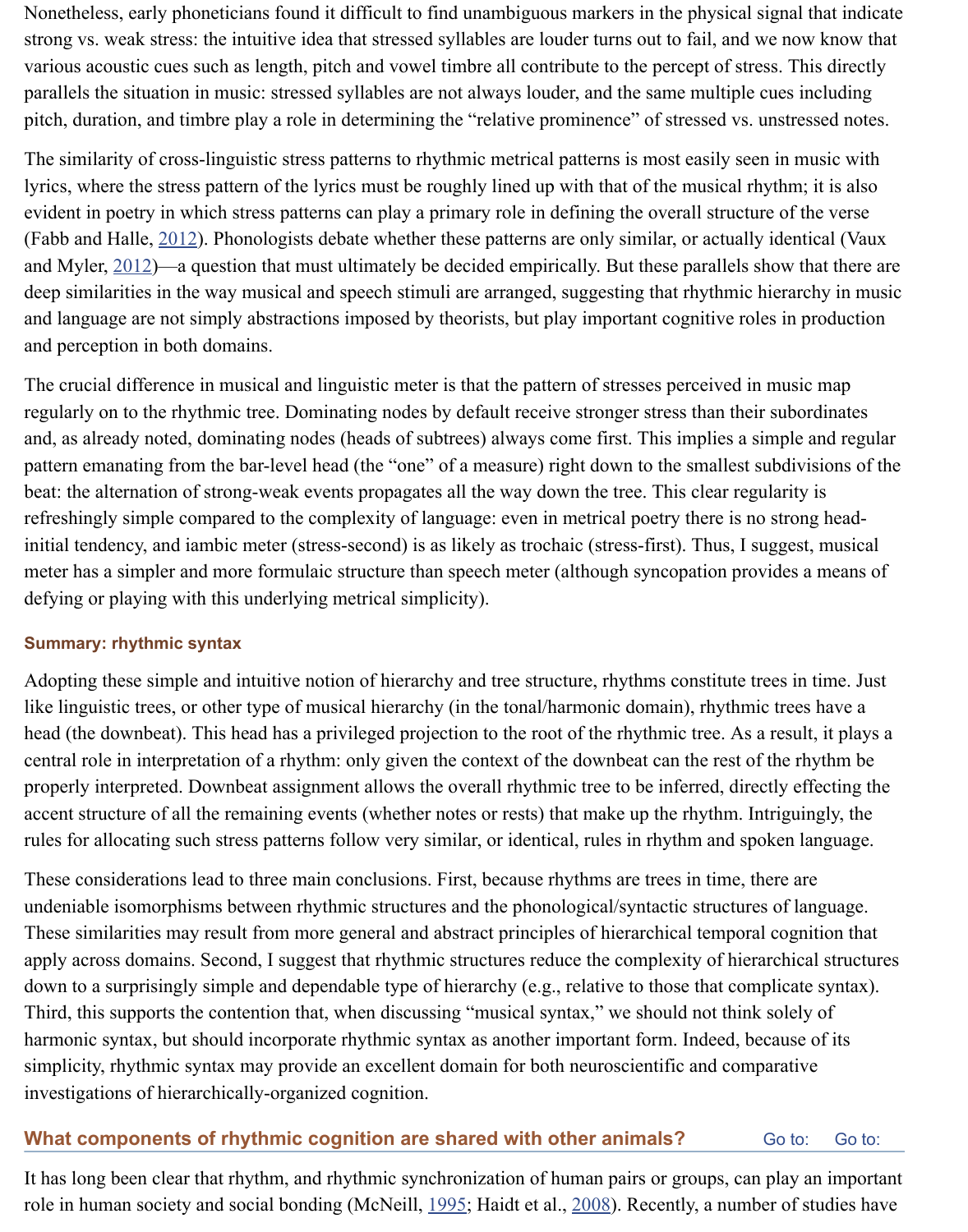There is a long and mostly unwritten tradition considering rhythm perception, and particularly the ability to synchronize to a steady beat, as an unusual ability differentiating humans from other primate 1967; Merker, 1999, 2000). Nonetheless there is abundant evidence for su[ch syn](http://www.ncbi.nlm.nih.gov/pmc/articles/PMC3813894/#B69)chronization insect and frog species (for audio signaling) and fireflies (for visual signaling), reviewed in B Greenfield (1994). These undoubt[ed exa](http://www.ncbi.nlm.nih.gov/pmc/articles/PMC3813894/#B11)mples of puls[e extra](http://www.ncbi.nlm.nih.gov/pmc/articles/PMC3813894/#B24)ction and entrainment provide the first, and longer known, evidence of a form of animal "rhythm." T[hese e](http://www.ncbi.nlm.nih.gov/pmc/articles/PMC3813894/#B5)xamples [illustr](http://www.ncbi.nlm.nih.gov/pmc/articles/PMC3813894/#B92)ate that[, give](http://www.ncbi.nlm.nih.gov/pmc/articles/PMC3813894/#B15)n sustain select[ion, ev](http://www.ncbi.nlm.nih.gov/pmc/articles/PMC3813894/#B32)en organisms with small brains can extract a pulse and synchronize to it, at least and output modality. This make the rarity of synchronization in general, and in birds and ma somewhat enigmatic. However, it is important to note that the more general and cross-modal possess to synchronize to essentially arbitrary stimuli (both visual and auditory) at a wide range of tempos. Humans also entrain in multiple motor modalities, including for example body or limb motions, vocalization and  $\alpha$ even breathing and heart rate (Müller and Lindenberger, 2011). Such flexibility remains und [or fro](http://www.ncbi.nlm.nih.gov/pmc/articles/PMC3813894/#B137)gs, wher[e only](http://www.ncbi.nlm.nih.gov/pmc/articles/PMC3813894/#B91) [specif](http://www.ncbi.nlm.nih.gov/pmc/articles/PMC3813894/#B92)ic sensory inputs at restricted tempos elicit motor outputs in a single (Greenfield, 1994).

There is on[e sugg](http://www.ncbi.nlm.nih.gov/pmc/articles/PMC3813894/#B46)estion of vocal synchronization in primates: (de Waal, 1988) reports that ca engage in synchronized "staccato hooting." Unfortunately no detailed analysis of this phenon the published literature, and any latent ability of bonobos to engage in spontaneous synchron poorly documented. Two recent studies with rhesus macaques highlight both similarities and human and primate rhythmic abilities (Zarco et al., 2009; Merchant et al., 2011). In both studies trained to tap a key at a regular pulse, and their behavior was compared to human participant similarities (e.g., a tendency for error to increase as tempo decreased), and a clear and well-c both species to compute and remember time intervals ([Mercha](http://www.ncbi.nlm.nih.gov/pmc/articles/PMC3813894/#B94)nt et al.,  $2011$ ) there were several key differences. First, humans show a distinct advantage when cued acoustically rather than visually (cf. Patel modality dif[ferenc](http://www.ncbi.nlm.nih.gov/pmc/articles/PMC3813894/#B46)e was not seen in macaques (Zarco et al., 2009). Second, monkeys were un to a metronomic pulse, or continue tapping regularly once such a pulse [was re](http://www.ncbi.nlm.nih.gov/pmc/articles/PMC3813894/#B20)moved. Thus, the experiments were consistent with the long-held belief in human rhythmic uniqueness.

Thus, until a few years ago, it was a common assumption in the music cognition community abilities were unique among birds and mammals, and more general than those in any non-hu However, this assumption has now been conclusiv[ely rej](http://www.ncbi.nlm.nih.gov/pmc/articles/PMC3813894/#B141)ected by a numb[er of r](http://www.ncbi.nlm.nih.gov/pmc/articles/PMC3813894/#B90)ecent studies 5).



# Figure 5

**Figures illustrating Pulse Perception and Synchronization as Recently Demonstrated in Three Non-human Sp[ecies.](http://www.ncbi.nlm.nih.gov/pmc/articles/PMC3813894/#B141) (A)** Sulfur-Crested Cockatoo (*Cacatua galerita*); **(B)** Budgerigar (*Melopsittacus undulatus*);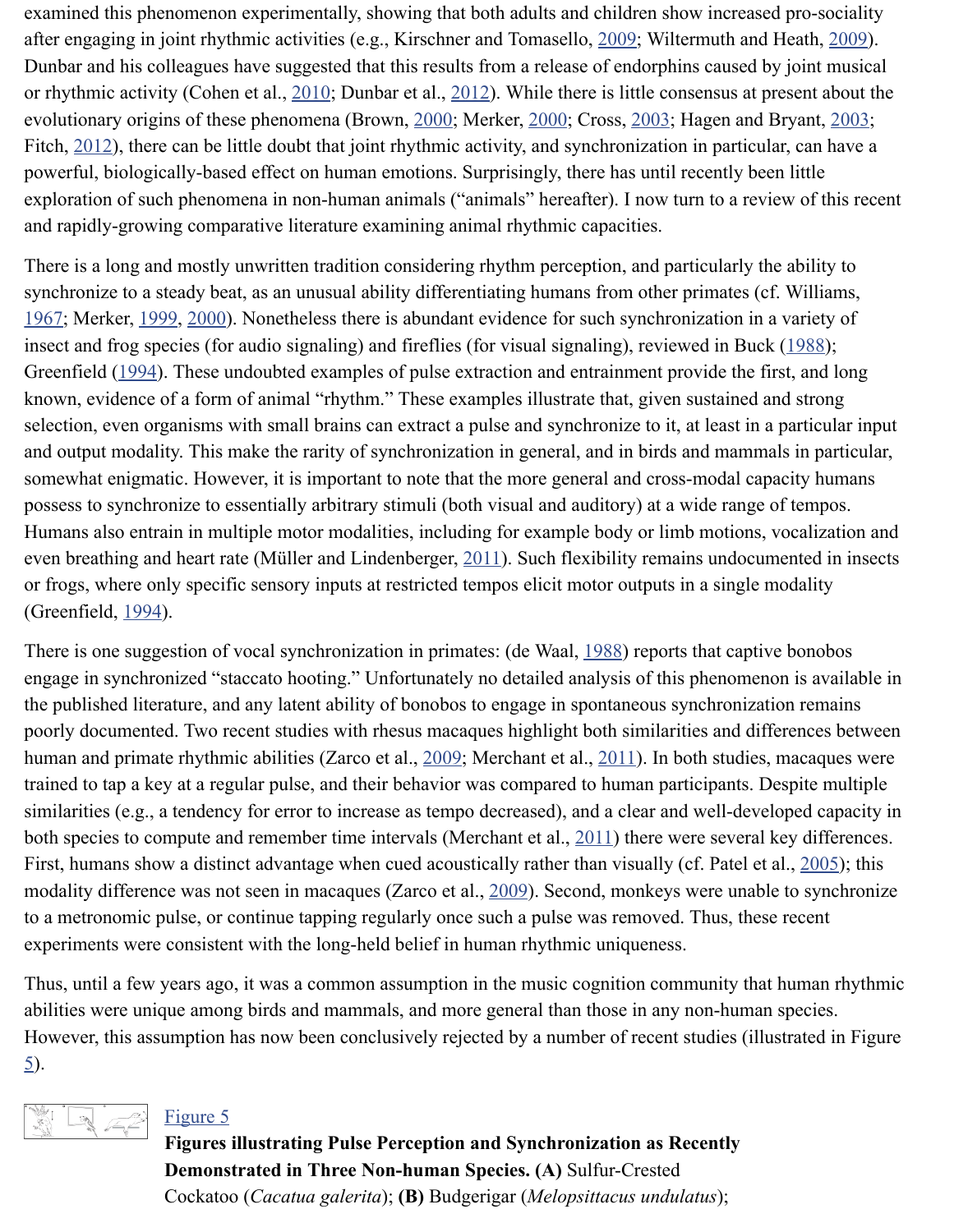animals which are clearly doctored to synchronize the audio track to the animals' movements is clearly warranted. But the videos were suggestive enough for Aniruddh Patel and his colle Indiana to probe Snowball's synchronization abilities experimentally.

The results provided the first convincing evidence that an animal can extract the rhythmic pu music and synchr[onize its movements](http://www.youtube.com/) to that pulse. Patel dubbed this ability (Patel et al., 200 Perception and Synchronization" (BPS) but in terms of the framework adopted above, this all "Pulse Perception and Synchronization" or more generally "Pulse Perception and Entrainme do not know from these experiments whether metrical structure was inferred. The crucial experiments slowing down and speeding up Snowball's preferred song ("Everybody," by the Backstreet E changing its pitch, and videotaping Snowball's movements. Although Snowball did not alwa beat (he seems to require some time to "get into it"), once a synchronized state is reached, he nearly perfect time to the music. In particular the average phase relation between head bobs and pulses is not significantly different from  $0^{\circ}$ , indicating that he bobbed neither before nor after the downbe This would be very difficult in a purely reactive situation (where a listener moves only after event), but instead indicates a predictive situation where a pulse is inferred, and movements

The discovery of PPE in Snowball immediately raised many questions about the origins and ability in other cockatoos, or other species. In an innovative approach to this question, Adena colleagues performed a large-scale analysis of YouTube videos purporting to show "dancing" et al., 2009). Schachner and colleagues sifted through more than 1000 such videos, testing w subjects maintained a consistent phase relative to the downbeat and/or matched its tempo. M either showed no evidence for either of these criteria, or showed obvious evidence of *post-hoc* However, 33 videos revealing what appeared to be PPE were uncovered. Among the 15 spec evidence for PPE was observed, an astonishing 14 were parrots (order Psittaciformes); the only single Asian elephant. Schachner and colleagues also presented experimental analyses of both Snowball and Snowball and Snowball and Snowball and Snowball and Snowball and Snowball and Snowball and Snowball and Snowball and another parrot (the famed African gray parrot "Alex"), both consistent with the conclusions of colleagues. Despite hundreds of videos showing dancing dogs (an entire competitive domain termed "canine freestyle" exists in which dogs supposedly dance to music), none of these show evidence of PPE.

These [findi](http://www.ncbi.nlm.nih.gov/pmc/articles/PMC3813894/#B116)ngs have galvanized the field of animal rhythm research, and have led to a number laboratory studies. The abilities of parrots to synchronize have been further studied by Haseg eight budgerigars (*Melopsittacus undulatus*), who were readily trained to tap to an acoustical indicated tempo at a wide range of frequencies. While budgies learned the task more easily for  $(1200-1800 \text{ ms period})$ , the budgies tapped more accurately to more rapid tempos  $(450-600 \text{ s})$ . analysis showed that all of the budgies tended to lead the beat slightly once the task was acquired (a phenomenon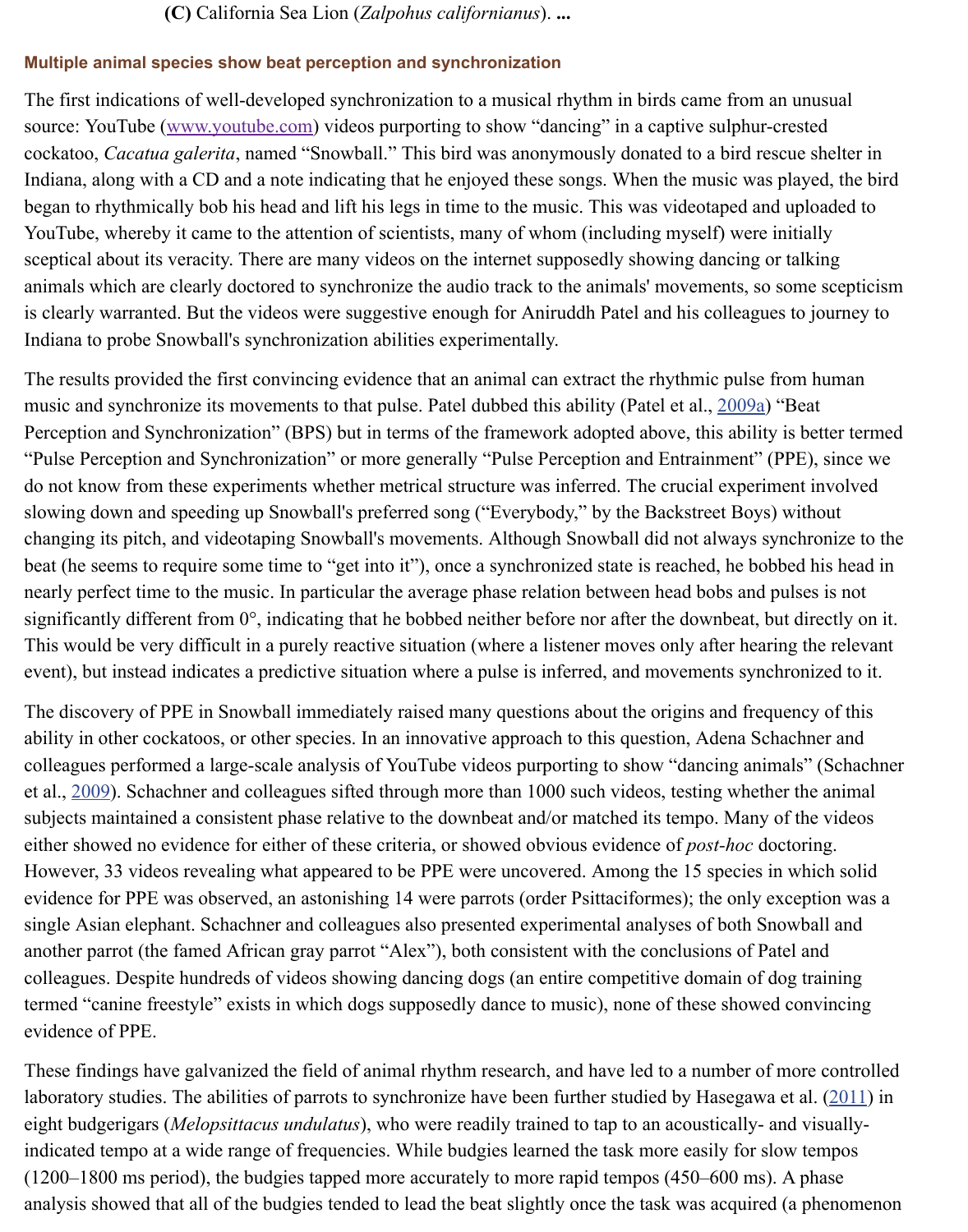generalized to five new tempos. Equally important, after training solely with a simple metronomic stimulus, she generalized spontaneously to complex recorded music at various tempos. This surprisingly s the motor task of periodic motion synched to a sound was learned, the perceptual task of extraction a complex acoustic signal was comparatively simple for this sea lion. An important control experient incorporated "missing" beats, omitted from an otherwise regular tempo. Ronan did not omit p[r](http://www.ncbi.nlm.nih.gov/pmc/articles/PMC3813894/#B12)eceded by such missing beats, demonstrating that she did not simply react to auditory even reactions happening to coincide with later events), but rather extracted the pulse tempo and used it to entry to entrary here it to entrary here it to entry the pulse tempo and used it to entry the metal of the pulse tempo own inner pulse.

A final recent study in this vein demonstrated spontaneous synchronization to a repeated key common chimpanzee *Pan troglodytes* (Hattori et al., 2013). A group of three chimpanzees w alternating, briefly illuminated keys of a MIDI keyboard. They were required to learn to tap minimum of thirty consecutive times for a food reward ("training"), and after consistently m moved on to a test stage in which a repeated "distractor" note (different from the one produc was played at a consistent tempo (400, 500, or 600 ms inter-onset interval). Reward was given taps, regardless of any synchronization or lack thereof. Nonetheless, one of the three chimpa female named "Ai," spontaneously aligned her taps (mean of roughly  $0^{\circ}$  phase) to this steady did not show synchronization to the other two tempos, and the authors hypothesized that her synchronization to the 600 ms tempo stemmed from the fact that her spontaneous tapping frequency ms) was very close to this. The two other chimpanzees showed no evidence of synchronization. restriction to one of three animals and a single temp[o sugg](http://www.ncbi.nlm.nih.gov/pmc/articles/PMC3813894/#B54)ests that chimpanzee's synchronization abilities are quite limited compared to those of parrots or sea lions, this is an important finding, and essentially the first wellcontrolled study demonstrating some (but not all) components of PPE in any non-human primate.

#### **Interpreting these recent animal PPE findings**

In summary, it is now clear that many animals can entrain to species-specific signals, and several different animals and several and several different animals. species, most prominently multiple parrot species and a California sea lion, are able to extract a pulse from multiple parrot species and a California sea lion, are able to extract a pulse for  $\alpha$ . and entrain or synchronize their movements to this pulse. The analysis of YouTube videos by colleagues strongly suggest that a wide variety of other species with prolonged exposure to h pet dogs and cats, and a wide variety of pet birds) *do not* spontaneously entrain to human mu make of the pattern of phylogenetic distribution of entrainment in animals?

An influential hypothesis in the study of animal rhythm is due again to Patel, who suggested a species to show entrainment may derive from their capacity for complex vocal learning (Patel, 2006). subsequent studies of animal entrainment have explicitly tested this hypothesis (Schachner e Hasegawa et al., 2011; Cook et al., 2013; Hattori et al., 2013). Complex vocal learning (spec production learning) is an unusual ability in the animal kingdom, but nonetheless has arisen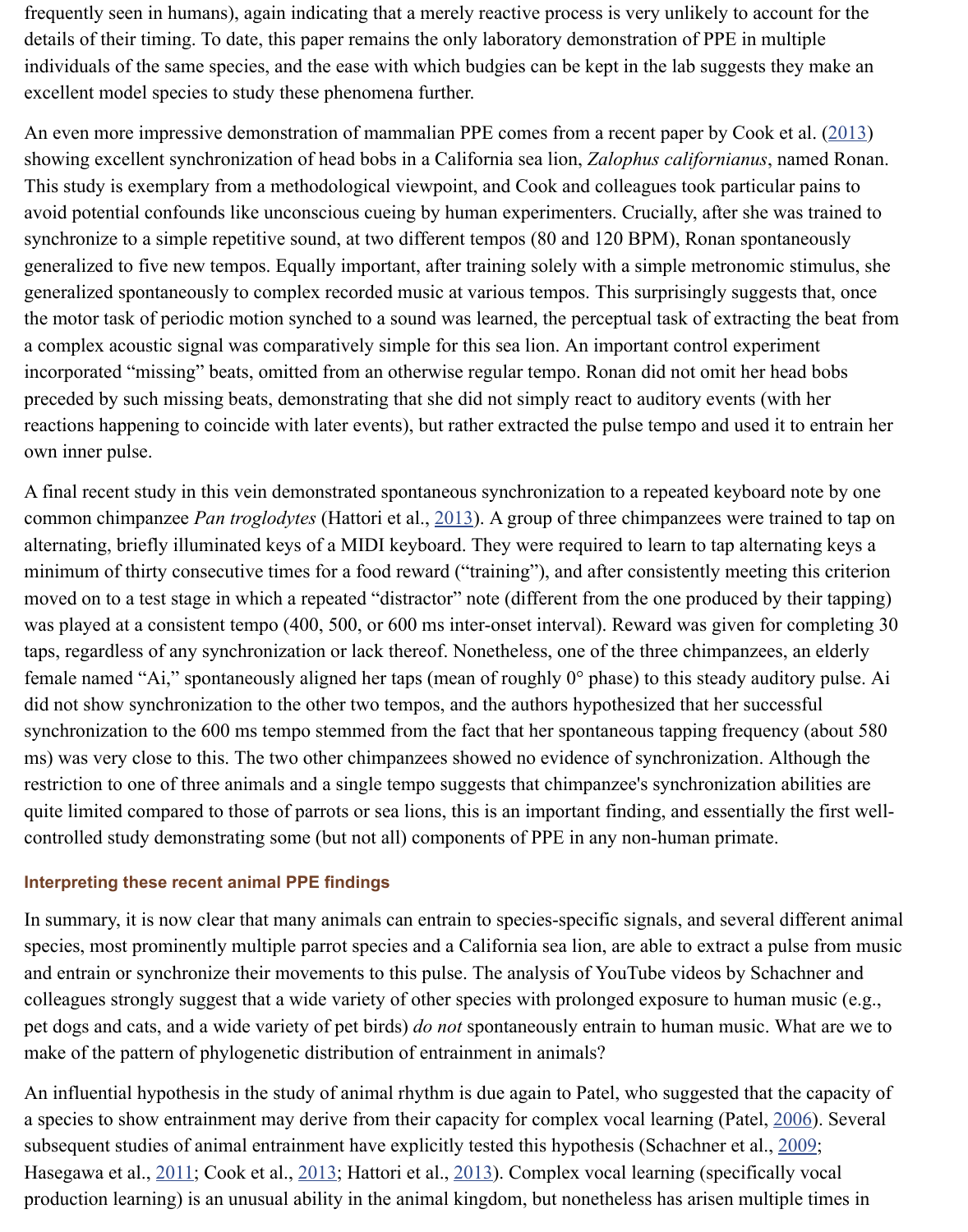The early data showing PPE in par[rots w](http://www.ncbi.nlm.nih.gov/pmc/articles/PMC3813894/#B64)[as clea](http://www.ncbi.nlm.nih.gov/pmc/articles/PMC3813894/#B65)rly consistent with this hypothesis[, sinc](http://www.ncbi.nlm.nih.gov/pmc/articles/PMC3813894/#B95)e parrow learne[rs \(No](http://www.ncbi.nlm.nih.gov/pmc/articles/PMC3813894/#B29)ttebohm, 1975; Jar[vis, 20](http://www.ncbi.nlm.nih.gov/pmc/articles/PMC3813894/#B26)04; Pepperberg, 2005). The more tenuous observation entrainment by an Indian elephant in a YouTube video (Schachner et al., 2009) is also consistent capacity for complex vocal learning (speech imitation) has recently been demonstrated in an (Stoeger et al., 2012). Despite these consistent examples, it is important to note the *absence* entrain[ment](http://www.ncbi.nlm.nih.gov/pmc/articles/PMC3813894/#B98) in a wide variety of vocal-learning species, including particularly songbirds kep and vocal learners like dolphins or orcas that in captive settings are often exposed to music. dangerous to draw strong conclusions from this absence of evidence (perhaps with training domain can learn to entrain), these examples suggest that vocal learning may be a necessary, but not precondition for PPE (Fitch, 2009; Patel et al., 2009b; Schachner, 2010).

However, the more recent data for chimpanzees and sea lions call even this weakened version into question. The ab[sence](http://www.ncbi.nlm.nih.gov/pmc/articles/PMC3813894/#B95) of any [capaci](http://www.ncbi.nlm.nih.gov/pmc/articles/PMC3813894/#B66)ty for compl[ex voc](http://www.ncbi.nlm.nih.gov/pmc/articles/PMC3813894/#B104)al learning in chimpanzees and o well documented (Furness, 1916; Yerkes and Yerkes, 1929; Hayes, 1951[; Kell](http://www.ncbi.nlm.nih.gov/pmc/articles/PMC3813894/#B116)ogg, 1968), an suggesting a modicum of vocal flexibility in apes (Marshall et al., 1999; Crockford et al., 20 et al., 2008) do [not c](http://www.ncbi.nlm.nih.gov/pmc/articles/PMC3813894/#B126)hallenge this statement, since the calls modified in these studies are part species-typical repertoire, and not novel utterances requiring auditory input (cf. Fitch and Zu Despite this, at least one chimpanzee, Ai, was able to synchronize to a pulse, and did so spor training. This does *not* constitute full PPE since Ai's entrainment did not require extraction of complex musical stimulus, nor did Ai generalize to tempos other than one close to her spontaneous tapping. It remains possible [that th](http://www.ncbi.nlm.nih.gov/pmc/articles/PMC3813894/#B31)e rather rou[gh align](http://www.ncbi.nlm.nih.gov/pmc/articles/PMC3813894/#B101)ment seen [betwee](http://www.ncbi.nlm.nih.gov/pmc/articles/PMC3813894/#B115)n taps and pulses is a due to the two having very close periodicities; more research is necessary to find out. Noneth seem to indicate simple entrainment in some individuals of a species whose capacity for voc limited, or entirely absent.

More telling evidence against the vocal learning hypothesis is the [clear](http://www.ncbi.nlm.nih.gov/pmc/articles/PMC3813894/#B86) and convincing d[emons](http://www.ncbi.nlm.nih.gov/pmc/articles/PMC3813894/#B14)tration of PPE in a Cali[fornia](http://www.ncbi.nlm.nih.gov/pmc/articles/PMC3813894/#B112) sea lion (Cook et al.,  $2013$ ). Sea lions are otariids, or "eared seals," members of of pinnipeds. There is good evidence for vocal learning from the other two pinniped families phocids or "true seals"), particularly for the harbor seal *Phoca vitulina* (Ralls et al., 1985; Hanggi and and phoca vituling and phoca vituling and phoca vituling and phoca vituling and phoca vituling and phocal vituling Schusterman, 1994; Janik and Slater, 1997). Both walruses and phocids "sing" territorial son season that are likely to have a learned component (Sjare et al., 2003; Van Parijs, 2003; Schu Reichmuth, 2008). In contrast, there is no evidence for complex vocal learning in otariid sea lions specifically, although they are very common in zoos. Although sea lions can easily be only to the specifically. vocalize on command (Schusterman and Balliet, 1970; Schusterman, 2008), such vocal cond possible in many other mammals including monkeys and apes (Adret, 1992; Fitch and Zuber lack of evidence for vocal production learning in sea lions stands in sharp contrast to Ronan'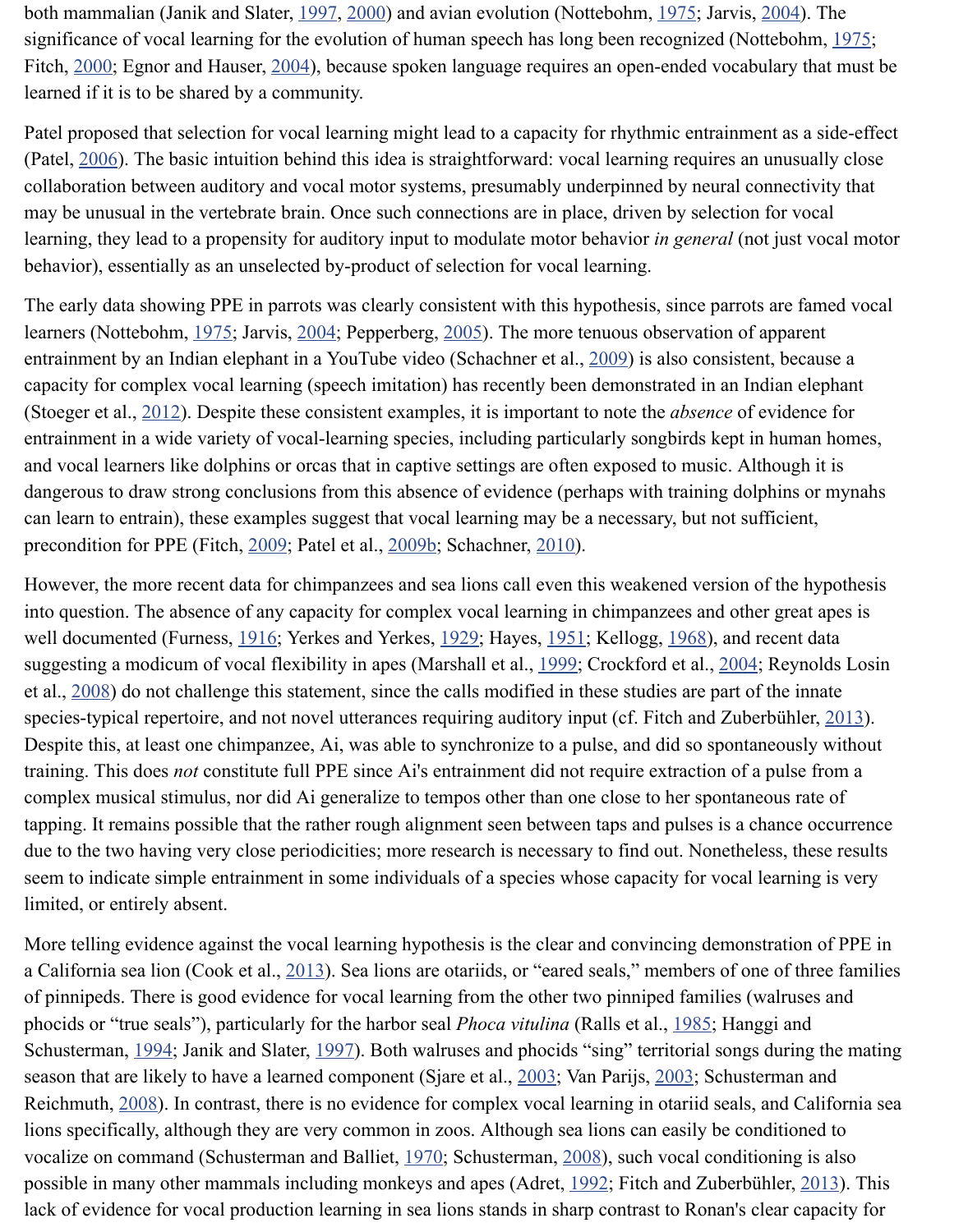testable hypotheses in this endeavor, since much of this recent work has been galvanized by Patel's suggestion.

Despite this excitement and promise, it is clear that these are early days, with more work on of species required. Importantly, as emphasized above, synchronization and entrainment to a component of musical rhythm: the other is hierarchical metrical structure. It remains unclear discussed above simply perceive a periodic pulse, or construct a more complex metrical repr comparative data is sparse, but there are some recent promising developments that provide p indications.

#### **Do animals perceive meter?**

Whil[e it is r](http://www.ncbi.nlm.nih.gov/pmc/articles/PMC3813894/#B12)elatively straightforward to determine that an organism perceives and entrains to much more difficult to determine from behavioral data whether a listener assigns relative prominent events or constructs from them a hierarchical metrical structure. Impressionistically, both Sn and Ronan the sea lion appear to align their head bobs "properly" on downbeats, but further be necessary to determine if they start on the "one." Similarly, experiments show that both tam rats can distinguish between languages with different rhythmic classes better than those in the class (Toro et al.,  $2003$ ; Tincoff et al.,  $2005$ ), but such successful discriminations could be ba of acoustic cues other than metrical grouping.

A promising perspective on this issue is provided by non-invasive recording techniques like the electro-encephalographic (EEG) signal. Henkjan Honing and colleagues have recently demonstrated the electropotential, using EEG as a signal of metrical perception in adult humans (Ladinig et al., 2009) (Winkler et al.,  $2009$ ). These experiments make use of the phenomenon of the mismatch neg EEG signals: when a regular and predictable auditory sequence is established, deviations from ("oddballs") evoke a reliable negative-going response. Crucially, this response is elicited eve events *do not* occur. Thus, if a predicted event is left out, this absence nonetheless triggers a

In an innovative [experi](http://www.ncbi.nlm.nih.gov/pmc/articles/PMC3813894/#B133)mental design [exploi](http://www.ncbi.nlm.nih.gov/pmc/articles/PMC3813894/#B131)ting these facts, Honing and colleagues constructed musical musical regional musical regional regional regional regional regional regional regional regional regional regional regi that were either consistent with or violated a simple 4:4 metrical structure, played using stand (Ladinig et al.,  $2009$ ; Honing,  $2012$ ). A control sound involves all metrical slots being filled hat cymbal sound playing on all sixteenth notes, and with bass and snare drum sounds on the Experimental sound sequences involve two kinds of omission. When the sound that would o u[naccen](http://www.ncbi.nlm.nih.gov/pmc/articles/PMC3813894/#B73)ted slot is omitted, this is consistent with metrical expectation. In contrast, if unaccent the *downbeat* i[s left o](http://www.ncbi.nlm.nih.gov/pmc/articles/PMC3813894/#B139)ut, this constitutes a strong violation (syncopation). Consistent with this adult and infant human listeners show a strong MMN to a missing downbeat (metrical violat absent response to metrically-acceptable omissions. Electrodes were placed at the F3, Fz, F4 scalp locations, and maximum amplitudes observed at the Cz (central) electrode. This is true listeners with little musical training, and may occur pre-attentively (Ladinig et al., 2009, 201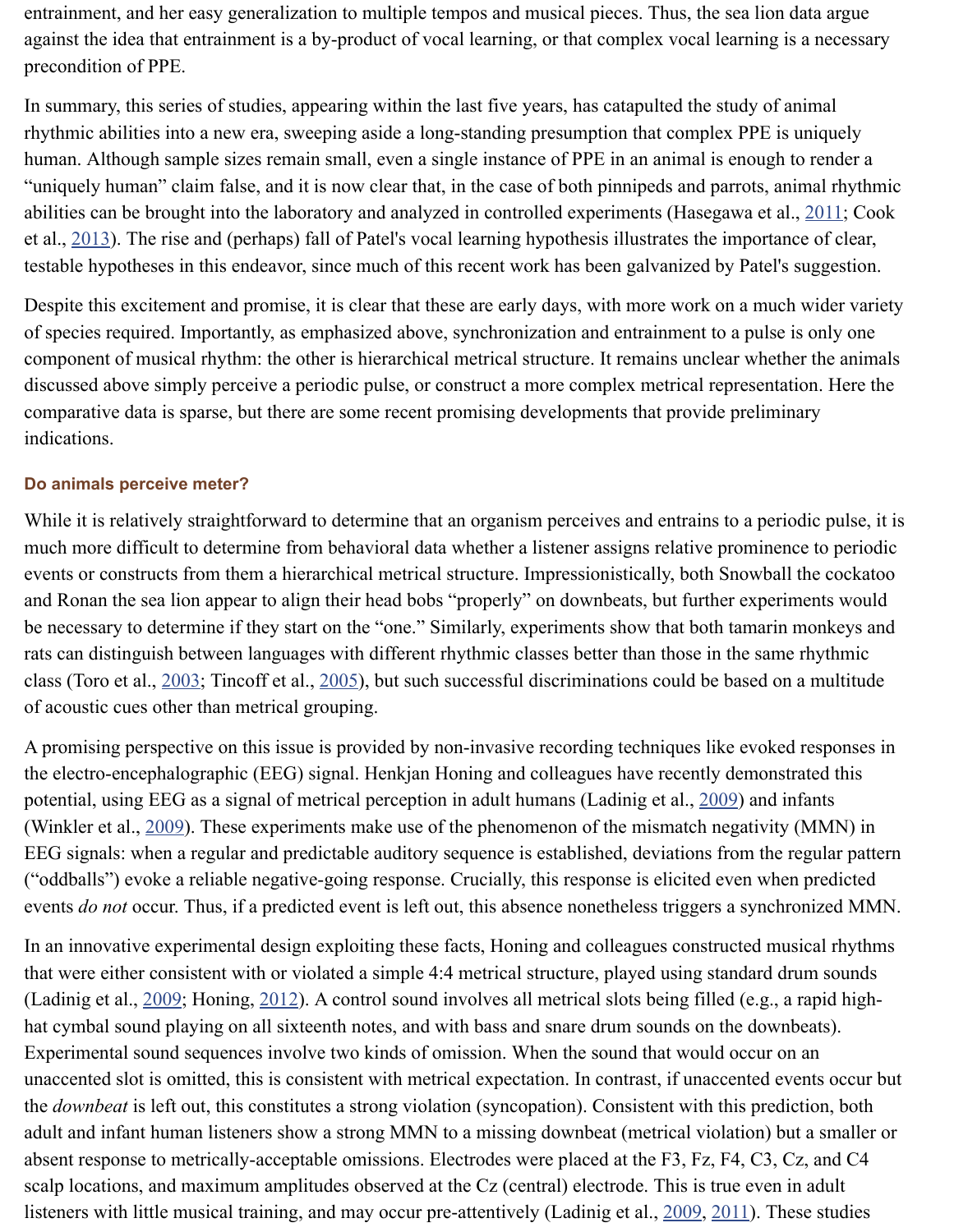significant mismatch potentials. Crucially, however, those did not differ significantly for metrically-consistent and inconsistent omissions. This suggests that although the monkeys  $(1)$  were able to extract from an auditory signal and note an omission within it (basic regularity detection) and ([2\) reco](http://www.ncbi.nlm.nih.gov/pmc/articles/PMC3813894/#B59)gnized some grouping in the repetitive drum pattern (enough to [not](http://www.ncbi.nlm.nih.gov/pmc/articles/PMC3813894/#B60)ice deviations from it), they did *not* assign a hierarchical metrical structure to this pattern in which the downbeat head of the rhythmic phrase was diff non-root events. Thus, at least in these two monkeys, it seems that no hierarchical structure v acoustic stream of events. Similar results have been found in pigeons, with timing abilities ev evidence for pulse extraction or metrical grouping (Hagmann and Cook, 2010). These studie the potential for timing perception to occur in the absence of human-like rhythmic cognition metrical structure.

While again we are forced by these experiments to interpret absence of evidence, the approach taken in the separation. studies is a general one, and could readily be applied to species in which we do have evidence parrots and sea lions. We can only hope that, in the next five years of this fast-moving resear studies examining the capacity of these species to differentiate metrical structures as well as For while the current comparative data enable a confident statement that some animals can extract a pulse a pulse a pulse and pulse a pulse and pulse and pulse and pulse and pulse and pulse and pulse and pulse and pulse an entrain and/or synchronize to it, we as yet have no positive data concerning metrical structure non-human animal.

# **Implications and future research directions**

The new data demonstrating entrainment abilities in animals have ushered in a new era in which the biological and neural roots of rhythmic cognition can be studied empirically. This should open the door the large existing database concerning human rhythmic abilities (Fraisse, 1978; Jones and Bo and Windsor, 2000; Drake et al., 2000; Repp, 2005; McAuley et al., 2006; Honing, 2009) wi animals. I thus predict that the next decade will bring fundamental new insights into the biology human rhythmic abilities. I end by sketching some lines of research that I suspect may be particularly worthwhile.

First, we now have an opportunity to explore the neural bases of pulse perception in animals. and intracranial work in monkeys certainly should continue, it seems likely that the most pro come from entraining species like parrots or sea lions. Budgerigars also provide an excellent such investigations: they are small, easily kept in the laboratory, and with a long history of b experimentation (e.g., Okanoya and Dooling, 1987; Dooling and Brown, 1990; Farabaugh et neuroscientific investigation (e.g., Paton et al., 1981; Manogue and Notte[bohm](http://www.ncbi.nlm.nih.gov/pmc/articles/PMC3813894/#B35), 1982; Dooli et al., 1993; [Striedt](http://www.ncbi.nlm.nih.gov/pmc/articles/PMC3813894/#B19)er, 1994; Dur[and et](http://www.ncbi.nlm.nih.gov/pmc/articles/PMC3813894/#B23) al., 19[98\). T](http://www.ncbi.nlm.nih.gov/pmc/articles/PMC3813894/#B110)he possibility of [non-in](http://www.ncbi.nlm.nih.gov/pmc/articles/PMC3813894/#B88)vasive [measur](http://www.ncbi.nlm.nih.gov/pmc/articles/PMC3813894/#B58)ement and larger parrots should also be explored: this would enable an investigation of metrical structure at the attribution in the attribution in the structure attribution in the structure attribution in the structure attribut these birds along the lines of Honing et al.  $(2012)$ .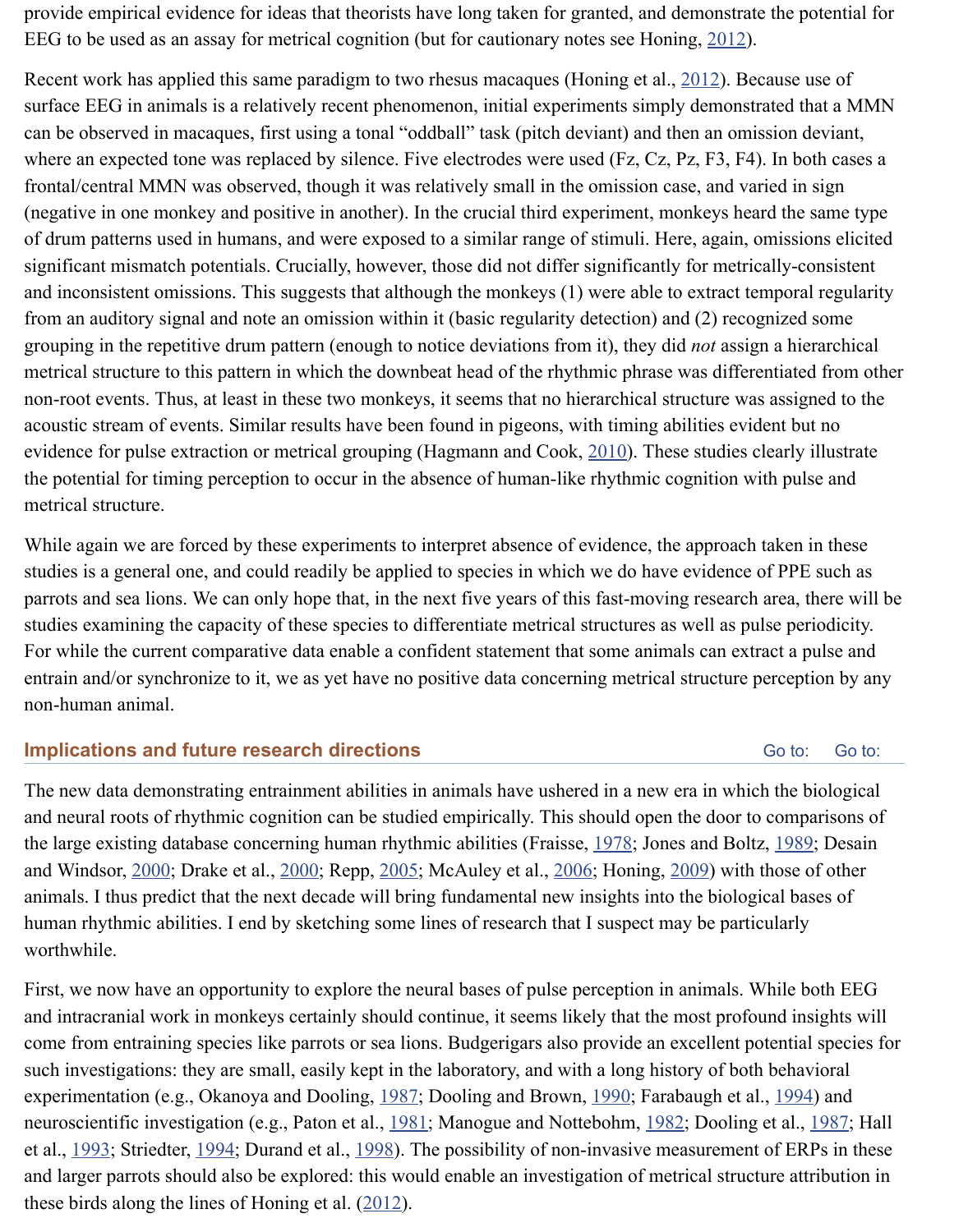Third and most fundamental, I ho[pe that](http://www.ncbi.nlm.nih.gov/pmc/articles/PMC3813894/#B54) researchers exploring the rhythmic capacity of anim central importance of metrical structure to human rhythmic cognition, and develop assays for those species known to exhibit PPE. For example, hints of metrical structure in Ai's performations. gleaned by examining the details of timing or velocity of her key presses. The head bobs of pararots of pararots of pararots of pararots of pararots of pararots of pararots of pararots of pararots of pararots of pararots o [could](http://www.ncbi.nlm.nih.gov/pmc/articles/PMC3813894/#B117) be analyzed for any multi-level patterns that could reflect an [intern](http://www.ncbi.nlm.nih.gov/pmc/articles/PMC3813894/#B41)al differentiat[ion of](http://www.ncbi.nlm.nih.gov/pmc/articles/PMC3813894/#B2) beats; if so, how do those relate to the metrical patterns inferred by humans?

Moving to neuroscience, there been a strong bias to study harmony and pitch perception in the music co neuroscience literature, but rhythm has received increasing attention in recent years. This may clinical importance: a recent study suggests that the success of music therapy for aphasia pat upon rhythm than melody (Stahl et al.,  $2011$ ). Brain imaging studies quite consistently indicate rhythmic abilities involve some privileged interaction between auditory and motor regions of  $2012$ ). For example, traditional "motor" regions including both supplementary motor cortex both appear to play a role in beat *perception* (Grahn and Brett, 2007; Geiser et al., 2008; Gra humans show superior abilities synchronizing to acoustic than to visual sequences (Patel et a Furthermore, simple motor activities like tapping to a beat appear to enhance our auditory time abilities (Manning and Schutz, 2013). This suggests that, even if Patel's vocal learning hypothesis does not apply across all animal species, it still provides possible insights into the connection between moto perception, and rhythm in our own species. Unfortunately, since pulse and meter are often no distinguished in the neuroscientific literature, few studies have specifically singled out metri for neuroscientific study (but see Chen [et al.](http://www.ncbi.nlm.nih.gov/pmc/articles/PMC3813894/#B124), 2006, 2008; Iversen et al., 2009).

One point that becomes clear after distinguishing pulse perception from metrical assignment [music](http://www.ncbi.nlm.nih.gov/pmc/articles/PMC3813894/#B44)-specific, while the second is largely shared between speech (especially poetry) and music. growing consensus among theorists that this reflects an import[ant ar](http://www.ncbi.nlm.nih.gov/pmc/articles/PMC3813894/#B45)ea of computa[tional](http://www.ncbi.nlm.nih.gov/pmc/articles/PMC3813894/#B40) over and language (Lerdahl and Jackendoff, 1983; Jackendoff and Lerdahl, 2006; Fabb and Halle Myler,  $2012$ ), this hypothesis has received little empirical examination. To what extent is this result of shared computational [machi](http://www.ncbi.nlm.nih.gov/pmc/articles/PMC3813894/#B84)nery, or even dependent upon the same brain areas (Gei I have suggested above, metrical structure provides a particularly simple and elegant form of structure in human cognition, and offers unique opportunities for exploration of more general hierarchical and syntactic perception.

In addition to the multiple motor areas invol[ved in](http://www.ncbi.nlm.nih.gov/pmc/articles/PMC3813894/#B8) [pulse](http://www.ncbi.nlm.nih.gov/pmc/articles/PMC3813894/#B9) perception (Grahn,  $2012$ ), it will be to determine which brain regions play central roles in meter perception, e.g., using the types in (Ladinig et al., 2009). Given the importance generally assigned to Broca's area in the perception and generation of hierarchical structures in language, as documented in much recent brain imaging Friederici, 2002; Hagoort, 2005; Fried[erici et](http://www.ncbi.nlm.nih.gov/pmc/articles/PMC3813894/#B77) al., 2006), it would be p[articul](http://www.ncbi.nlm.nih.gov/pmc/articles/PMC3813894/#B63)ar interesting to